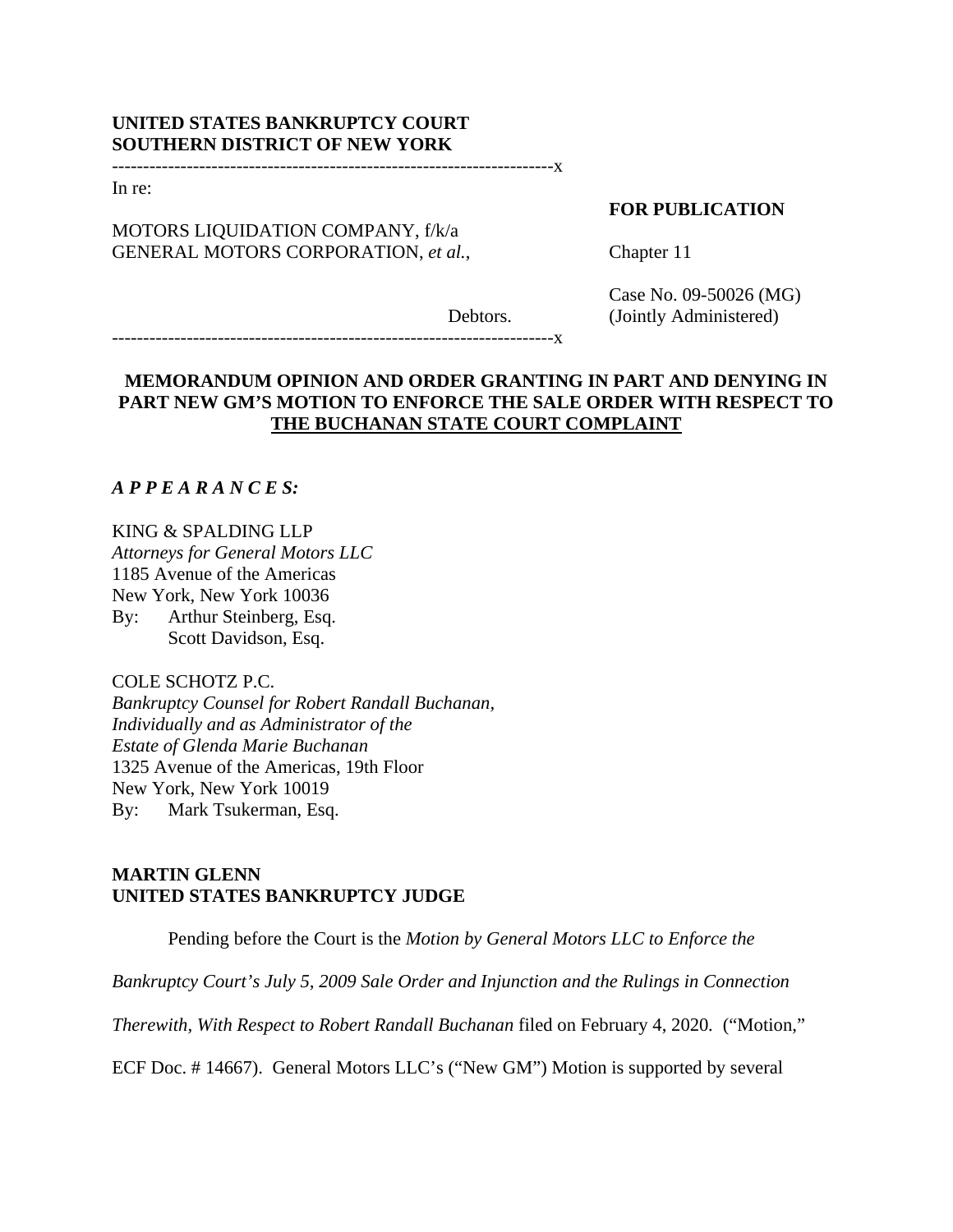exhibits, including the complaint (the "Buchanan Complaint," ECF Doc. # 14667-3) and first amended complaint ("Buchanan Amended Complaint," ECF Doc. #14667-2) filed by Robert Randall Buchanan ("Buchanan"), individually, and as administrator of the estate of Glenda Marie Buchanan in the State Court of Cobb County, Georgia, Case No. 16A-1280-7 (the "Buchanan Action"). The Motion requests that this Court enjoin Buchanan from proceeding with the Buchanan Amended Complaint until it is appropriately amended to strike Buchanan's request for punitive damages. (Motion ¶ 10.)

 On March 12, 2020, Buchanan filed an objection to the Motion. ("Objection," ECF Doc. # 14684.) The Objection also attaches the Buchanan Amended Complaint and an order issued in the Buchanan Action denying New GM's motion for a protective order to prevent Buchanan from deposing Mary Barra, the Chief Executive Officer of New GM. ("Buchanan Discovery Order," ECF Doc. # 14684-2.)

 On March 23, 2020, New GM filed a reply to the Objection. ("Reply," ECF Doc. # 14689.) The Reply is supported by a transcript of the oral argument on the motion for a protective order in the Buchanan Action ("Buchanan Action Transcript," ECF Doc. # 14689-1), an order granting in part and denying in part New GM's motion to enforce the ruling in this Court's *June 2017 Opinion* (as defined below) with respect to the Pitterman Plaintiffs ("Pitterman Order," ECF Doc. # 14689-2), a transcript from an oral argument on New GM's Motion to Enforce the Sale Order in Pitterman's case ("June 2017 Oral Argument," ECF Doc. # 14689-3), and New GM's answer and affirmative defenses in the Buchanan Action ("Answer and Affirmative Defenses," ECF Doc. # 14689-4).

For the reasons discussed below, New GM's Motion is **GRANTED IN PART** and **DENIED IN PART**.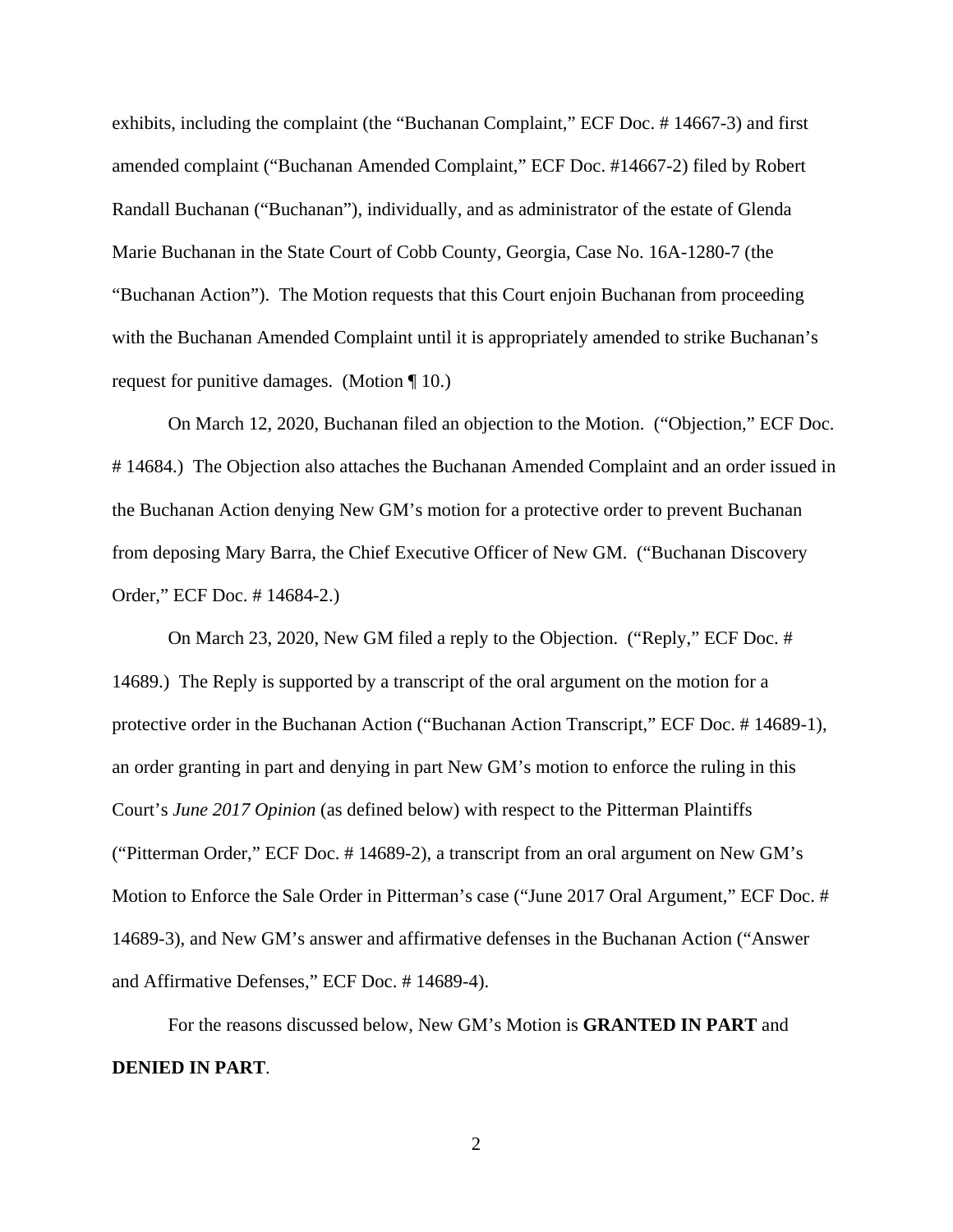#### **I. BACKGROUND**

While a more complete history of the General Motors Corporation ("Old GM") bankruptcy can be found in this Court's prior opinions, some of those opinions are discussed below to the extent necessary with respect to the issues raised by the current motion.

## **A. The Sale Order, June 2015 Judgment, and 2016 Second Circuit Opinion**

On the same day it filed its bankruptcy petition (June 1, 2009), Old GM filed a motion to sell substantially all of its assets to New GM. *See In re Gen. Motors Corp*., 407 B.R. 463, 473 (Bankr. S.D.N.Y. 2009), *aff'd in part, vacated in part, reversed in part sub nom. Elliott v. General Motors LLC (In re Motors Liquidation Co.)*, 829 F.3d 135 (2d Cir.), *cert. denied*, 137 S. Ct. 1813 (2017). The Sale Order (ECF Doc. # 2968) was entered on July 5, 2009, and the sale (the "363 Sale") closed on July 10, 2009. (Motion ¶ 11.) Under the Sale Agreement (ECF Doc. # 2968-2), New GM assumed Product Liabilities<sup>1</sup> for Old GM vehicles (e.g., claims arising out of post-363 Sale accidents). (*See* Sale Agreement § 2.3(a), as amended.) New GM acknowledges that certain of Buchanan's claims fall within the definition of Assumed Product Liabilities, including any claim based on Old GM's failure to warn. (Motion ¶ 12.)

The Sale Order provides that, except for Assumed Liabilities, New GM is not liable for claims based on Old GM conduct, including successor liability claims. *See, e.g.*, Sale Order, ¶ AA; *Trusky v. Gen. Motors LLC (In re Motors Liquidation Co.)*, Adv. Proc. No. 09-09803 (REG), 2013 WL 620281, at \*2 (Bankr. S.D.N.Y. Feb. 19, 2013). Paragraph 71 of the Sale Order affirms the Bankruptcy Court's exclusive jurisdiction over matters regarding the 363 Sale. (Sale Order ¶ 71.)

<sup>1</sup> Capitalized terms not otherwise defined herein shall have the meanings ascribed to them in *In re Motors Liquidation Co*., Case No. 09-50026 (MG), 2017 WL 2963374 (Bankr. S.D.N.Y. July 12, 2017) [defined below as the *July 2017 Opinion*].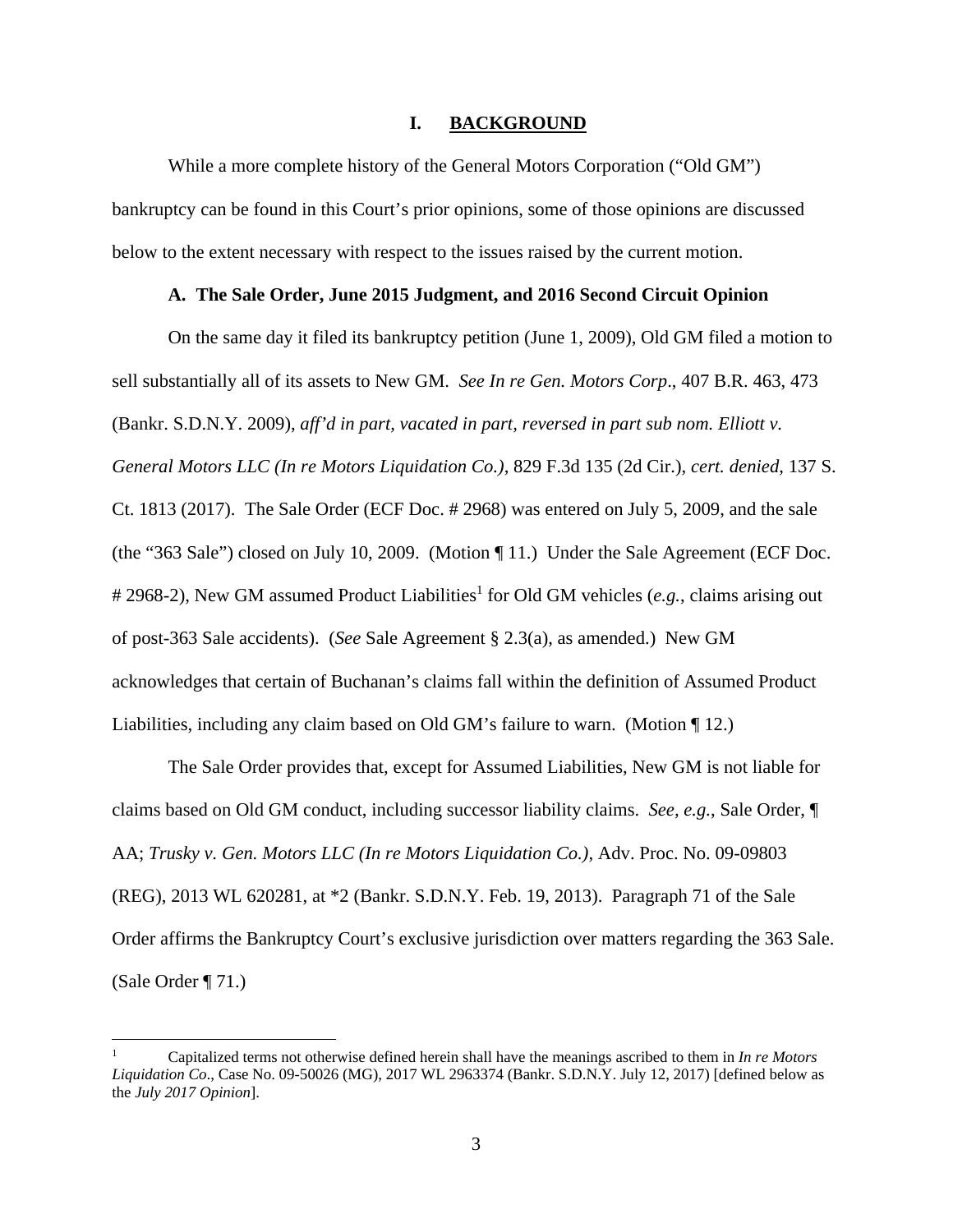In 2014, New GM announced a number of recalls relating to the ignition switches in certain Old GM vehicles. Thereafter, lawsuits were filed against New GM asserting personal injury and economic loss claims allegedly arising from these defects in Old GM vehicles. New GM filed three motions to enforce the Bankruptcy Court's Sale Order and Injunction. On June 1, 2015, the Bankruptcy Court entered its Judgment (the "June 2015 Judgment," ECF Doc. # 13177) holding, among other things, that the Sale Order and Injunction would be modified because Ignition Switch Plaintiffs<sup>2</sup> established a due process violation in connection with Old GM's notice of the 363 Sale. While Judge Gerber concluded that Ignition Switch Plaintiffs were not prejudiced and, therefore, remained bound by the free and clear provisions of the Sale Order, those plaintiffs could assert Independent Claims against New GM based only on New GM's alleged post-sale conduct.

After an appeal of the June 2015 Judgment, the Second Circuit entered an Opinion on July 13, 2016 (the "*2016 Second Circuit Opinion*"), ruling that, because of a due process violation by Old GM in failing to provide notice to known claimants owning vehicles that had been recalled because of certain ignition switch defects, Ignition Switch Plaintiffs were prejudiced by lack of notice and were not bound by the free and clear provisions of the Sale Order. The Second Circuit agreed with Judge Gerber with respect to Ignition Switch Plaintiffs' ability to assert Independent Claims against New GM, which the Second Circuit defined as those "sorts of claims [that] are based on New GM's post-petition conduct, and are not claims that are based on a right to payment that arose before the filing of petition or that are based on prepetition conduct." *2016 Second Circuit Opinion*, 829 F.3d 135, 157 (2d Cir. 2016).

<sup>2</sup> The June 2015 Judgment defines the term Ignition Switch Plaintiffs as those plaintiffs who assert claims against New GM based on the first three ignition switch recalls issued by New GM in February/March 2014. (*See* June 2015 Judgment, at 1 n.1.) Buchanan is not an "Ignition Switch Plaintiff."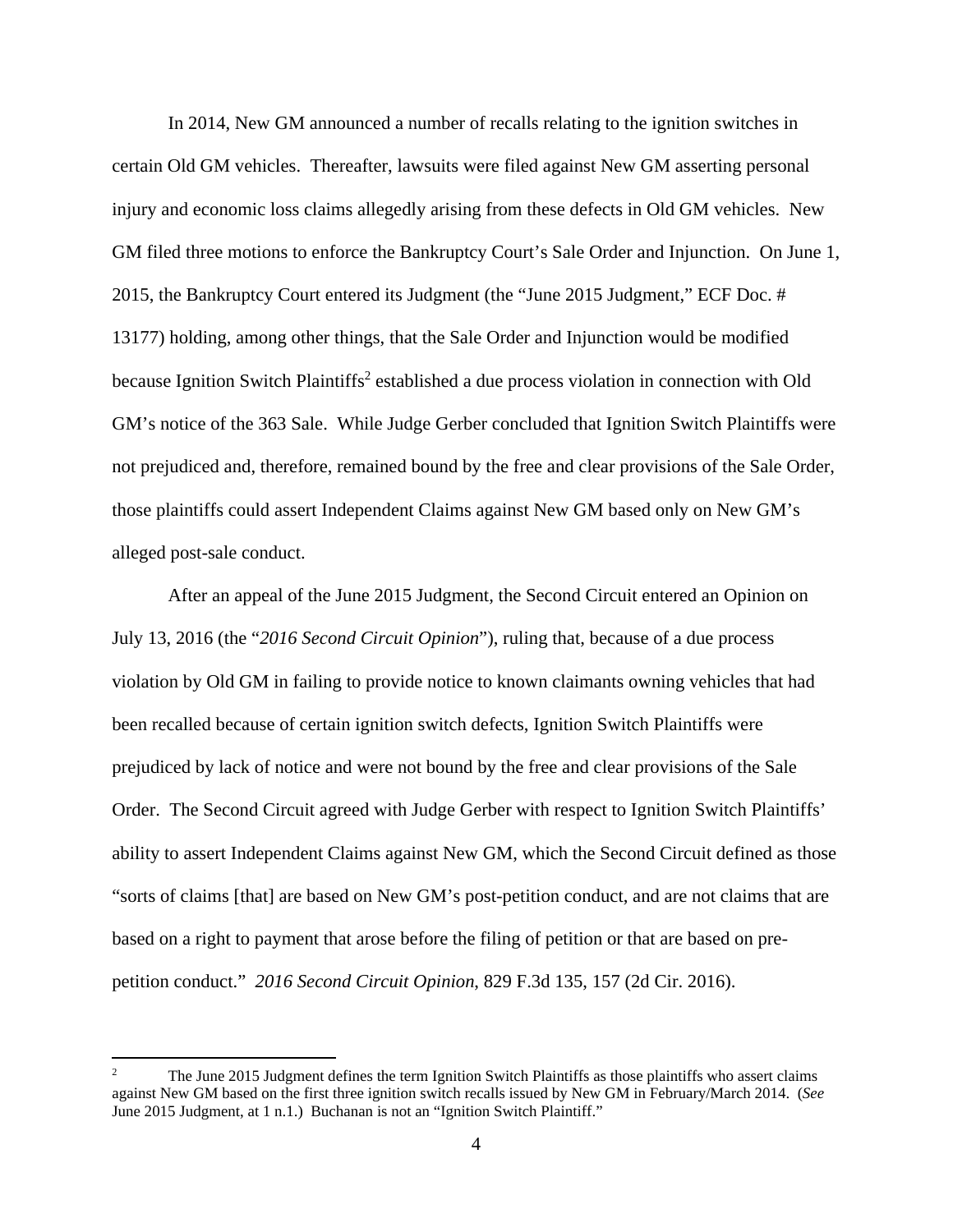#### **B. The November 2015 Opinion and December 2015 Judgment**

After the June 2015 Judgment, but before the *2016 Second Circuit Opinion*, Judge Gerber made further rulings (*In re Motors Liquidation Co*., 541 B.R. 104 (Bankr. S.D.N.Y. 2015) [hereinafter *November 2015 Opinion*], and the "December 2015 Judgment," ECF Doc. # 13563), relating to the interpretation and enforcement of the Sale Order and Injunction. Pursuant to the *November 2015 Opinion* and December 2015 Judgment, Judge Gerber ruled that although New GM expressly assumed liability for Product Liabilities arising from post-closing accidents of vehicles manufactured by Old GM, New GM did not contractually assume liability for punitive damages based on Old GM knowledge or conduct, or anything else that took place at Old GM. (*November 2015 Opinion* at 121; December 2015 Judgment ¶ 6; Motion ¶ 3.) The *November 2015 Opinion* held, however, that "on Product Liabilities Claims and Independent Claims alike, New GM may be held responsible, on claims for both compensatory and punitive damages, for its own knowledge and conduct." *November 2015 Opinion*, 541 B.R. at 122.

Importantly for the pending Motion, the Court stated that:

New GM might have acquired relevant knowledge when former Old GM employees came over to New GM or New GM took custody of what previously were Old GM records. Reliance on that, for punitive damages purposes, is permissible . . . . [T]o the extent New GM employees actually had knowledge relevant to post-Sale accident claims or Independent Claims (even if it was inherited), plaintiffs in actions asserting such claims are free to base punitive damages claims on evidence of such knowledge to the extent nonbankruptcy law permits.

*Id.* Thus, the Court concluded that "punitive damages may still be sought in actions based on post-Sale accidents involving vehicles manufactured by Old GM to the extent the punitive damages claims are premised on New GM action or inaction after it was on notice of information 'inherited' by New GM, or information developed by New GM post-Sale." *Id.* at 123.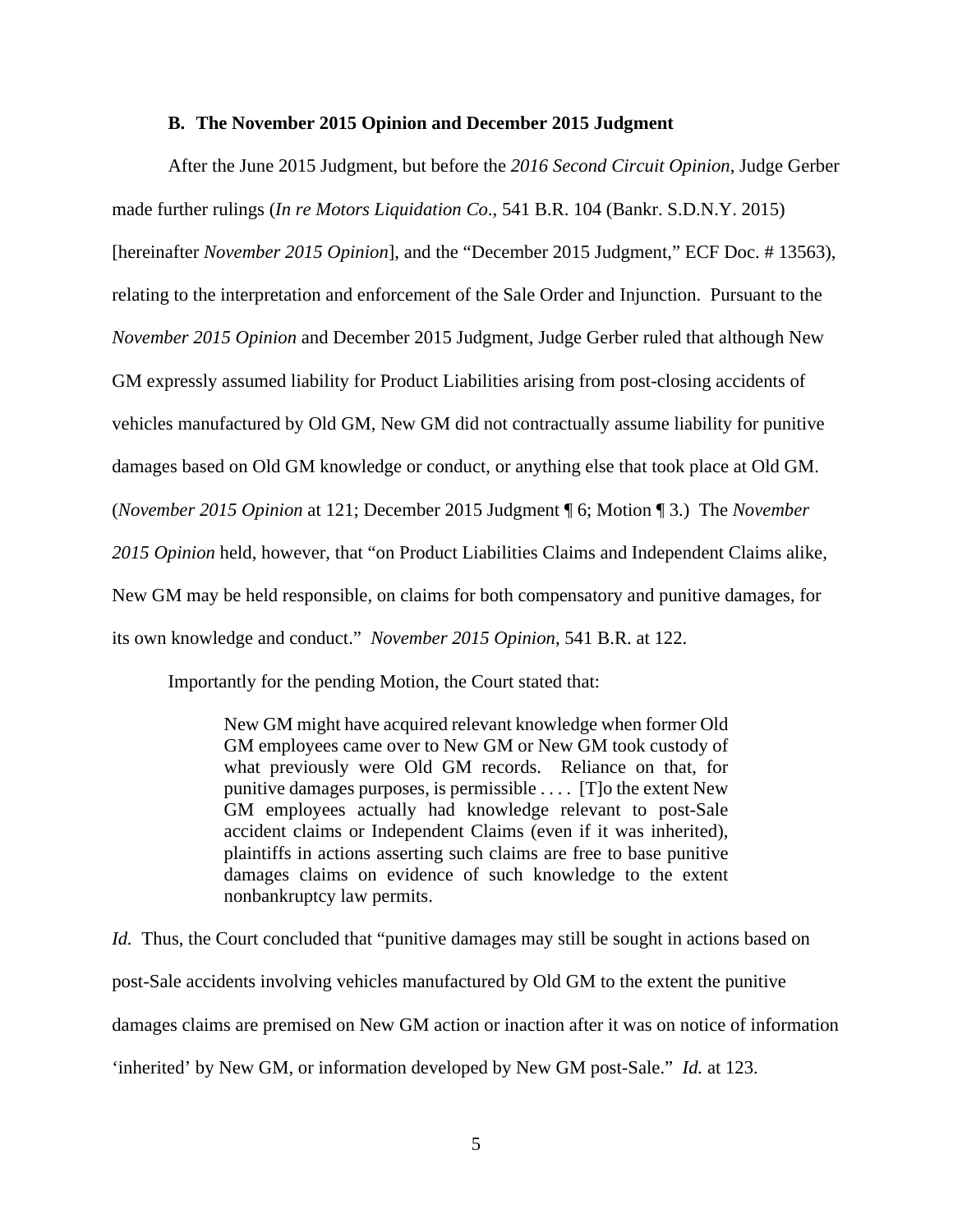In the December 2015 Judgment, the Court also prohibited plaintiffs from making certain claims against New GM, including, among others: (i) "[a]llegations that do not distinguish between Old GM and New GM (*e.g*., referring to 'GM' or 'General Motors') . . . " (December 2015 Judgment ¶ 17); and (ii) "[a]llegations that allege or suggest that New GM manufactured or designed an Old GM Vehicle, or performed other conduct relating to an Old GM Vehicle before the Sale Order . . . ." (*Id*. ¶ 18). Complaints "containing such allegations are and remain stayed, unless and until they are amended consistent with the Decision and this Judgment." (*Id*. ¶¶ 17, 18.)

The December 2015 Judgment was not appealed with respect to these rulings. (Motion ¶ 16.) In addition, Lance A. Cooper, Esq. with The Cooper Firm, counsel for Buchanan in the Buchanan Action, was timely served with the scheduling order commencing the proceedings leading to the November 2015 Decision and December 2015 Judgment. (Motion at 7 n.14, Ex. F (Certificate of Service, dated September 10, 2015 (ECF Doc. # 13428)).)

### **C. The December 2016 Order to Show Cause and the 2016 Threshold Issues**

After the Second Circuit issued its decision affirming in part and reversing in part the June 2015 Judgment, the case was remanded to the bankruptcy court for proceedings consistent with the *2016 Second Circuit Opinion*. Many questions remained about what claims could be asserted against New GM, or as late claims against Old GM. After Judge Gerber retired in January 2016, all of the Motors Liquidation matters pending in the bankruptcy court were reassigned to this Court.

On December 13, 2016, this Court entered an order to show cause (the "December 2016 OSC," ECF Doc. # 13802), defining the 2016 Threshold Issues, identified by the plaintiffs and by New GM, that the bankruptcy court would address, and the procedures for resolving them.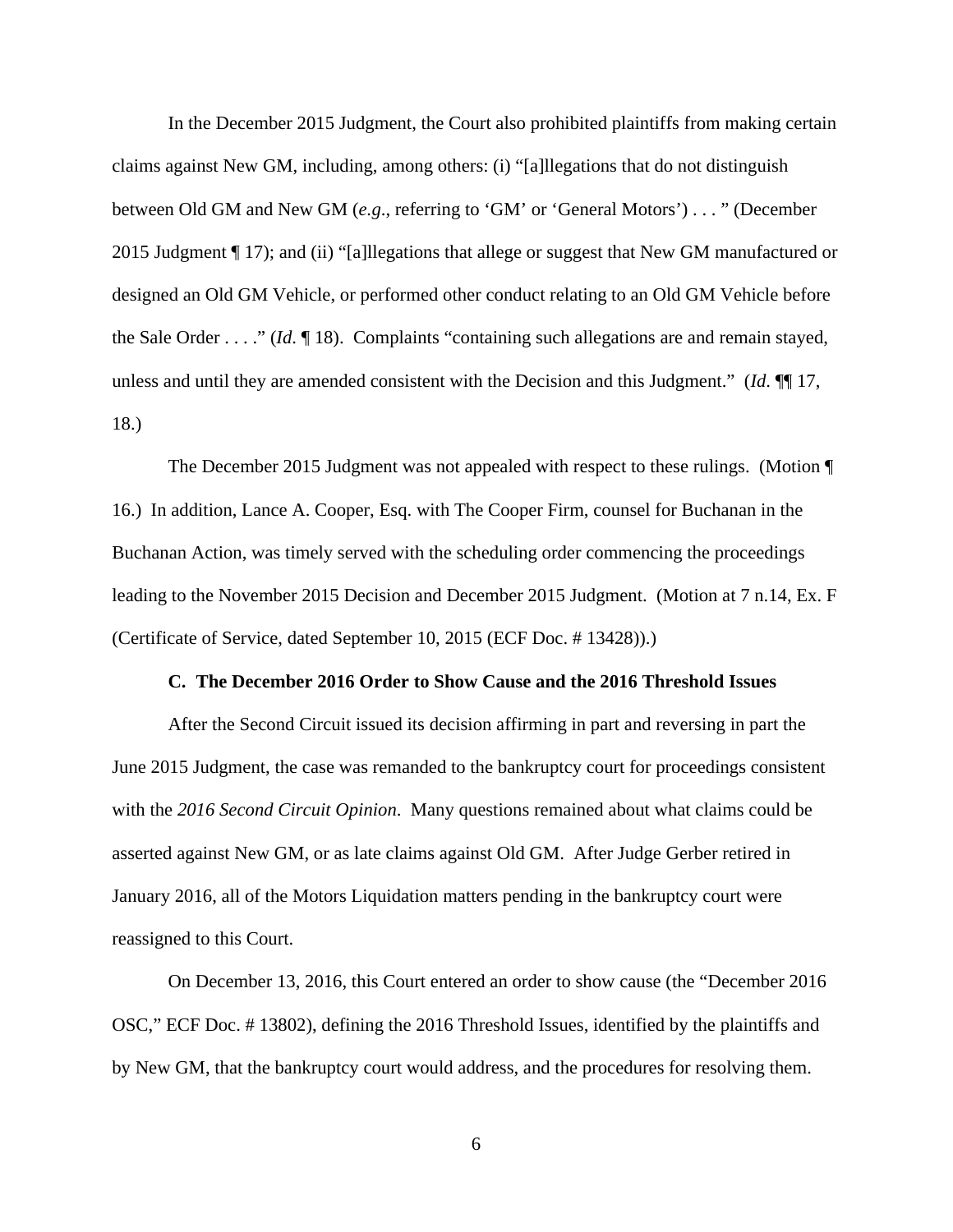The December 2016 OSC stated that plaintiffs served with that order would be bound by the Court's rulings on the 2016 Threshold Issues. (December 2016 OSC at 1.) Buchanan's counsel was served with the December 2016 OSC on December 21, 2016. (Motion, Ex. G.) Buchanan did not file any objections to the procedures set forth in the December 2016 OSC and did not appear in connection with the proceedings concerning the 2016 Threshold Issues. (Motion ¶ 18.)

#### **D. The June 2017, July 2017 and August 2017 Opinions**

On June 7, 2017, the Court issued an Opinion deciding Threshold Issue Two (whether Non-Ignition Switch Plaintiffs may assert Independent Claims against New GM). *In re Motors Liquidation Co.*, 568 B.R. 217 (Bankr. S.D.N.Y. 2017) [hereinafter *June 2017 Opinion*]. The Court ruled that claims based on post-closing wrongful conduct of New GM could go forward as Independent Claims, but such claims must clearly distinguish between actions of Old GM and New GM. *June 2017 Opinion*, 568 B.R. at 220 n.1. The Court indicated that as pleaded, plaintiffs' claims could not pass through the bankruptcy gate because it based allegations on generalized knowledge of Old GM and New GM. *See id.* at 231.<sup>3</sup> Instead, plaintiffs could amend their failure to warn claims against New GM to allege causes of action based solely on New GM's post-closing wrongful conduct. *See id.* Plaintiffs did so, by amending paragraph 27 of their complaint to allege:

> Despite information and knowledge available and known to [New GM], including knowledge of numerous "rollaway" incidents caused by the defects described herein in which numerous people, especially children, were catastrophically injured or killed, [New GM] took no steps after June 2009 to directly notify and/or warn owners or the public of these defects.

<sup>3</sup> Of relevance to this decision, paragraphs 25 and 26 of the Pitterman Complaint stated that Old GM "issued a Technical Service Bulletin in which it acknowledged that the ordinary owner may expect the brake transmission shift interlock to function when the key is in the ACC position. Despite this knowledge, and the knowledge of numerous 'rollaway' incidents caused by the defects described herein in which numerous people, especially children, were catastrophically injured or killed, GMC and the Defendant took no steps to directly notify and/or warn owners or the public of these defects." In a July 10 Order, this Court enjoined the Pitterman Plaintiffs from relying on the 2006 Technical Bulletin to support their Independent Claims against New GM. (Pitterman Order.)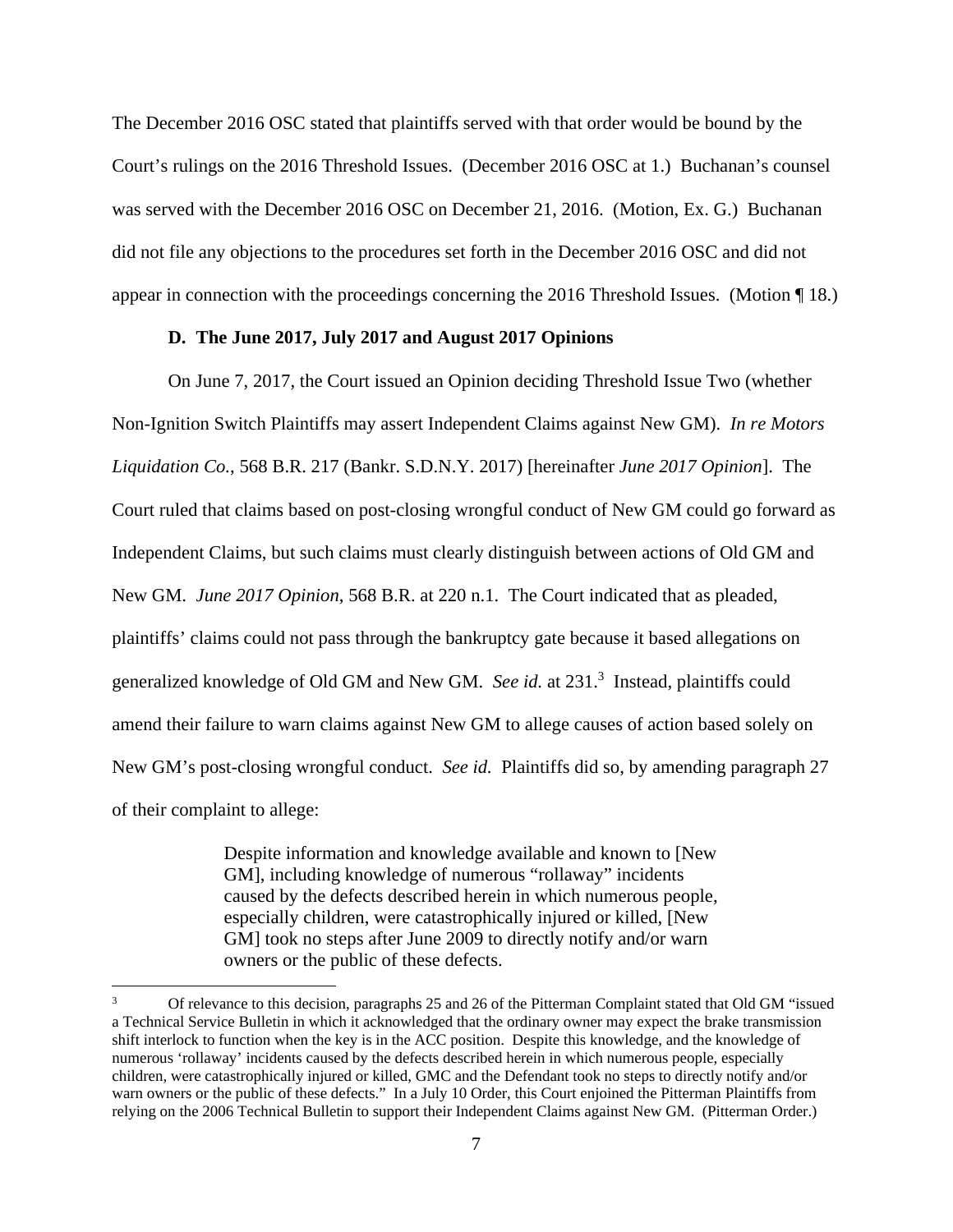Pitterman Amended Complaint, 3:14-CV-00967-JCH. This Court permitted these failure to warn claims against New GM to pass through the bankruptcy gate as alleged. The Pitterman Amended Complaint did not seek punitive damages against New GM based on Independent Claims so the Court did not address whether punitive damages might be available on Independent Claims.

On July 12, 2017, this Court issued an Opinion deciding 2016 Threshold Issues Nos. 1, 3 and 4. *See In re Motors Liquidation Co*., 571 B.R. 565 (S.D.N.Y. 2017) [hereinafter *July 2017 Opinion*]. In the *July 2017 Opinion*, the Court affirmed that "truly Independent Claims" are "claims based solely on wrongful post-closing conduct of New GM . . . ." *Id.* at 569 n.2. The Court also held that "Post-Closing Accident Plaintiffs may not assert claims against New GM for punitive damages based on conduct of Old GM." *Id*. at 580; *see also* December 2015 Judgment ¶ 6. In addition, the Court ruled in the *July 2017 Opinion* that "Judge Gerber's [December 2015] ruling therefore remains law of the case and New GM cannot be held liable for punitive damages on a contractual basis." *July 2017 Opinion*, 571 B.R. at 576. Buchanan did not appeal the *July 2017 Opinion*. (Motion ¶ 22.)

On August 31, 2017, this Court entered a third Opinion in response to a personal injury lawsuit filed by Kaitlyn Reichwaldt in Georgia state court, arguing that she could maintain claims against New GM for punitive damages based on Old GM conduct. *See In re Motors Liquidation Co*., 576 B.R. 313 (Bankr. S.D.N.Y. 2017) [hereinafter *August 2017 Opinion*]. In the *August 2017 Opinion*, this Court held that Reichwaldt's failure to warn claims could not pass through the bankruptcy gate because Reichwaldt's complaint did not "sufficiently distinguish between the conduct of Old GM and New GM" and "fail[ed] to specify conduct of New GM upon which the purportedly Independent Claims are based." *Id.* at 322–23. Invoking the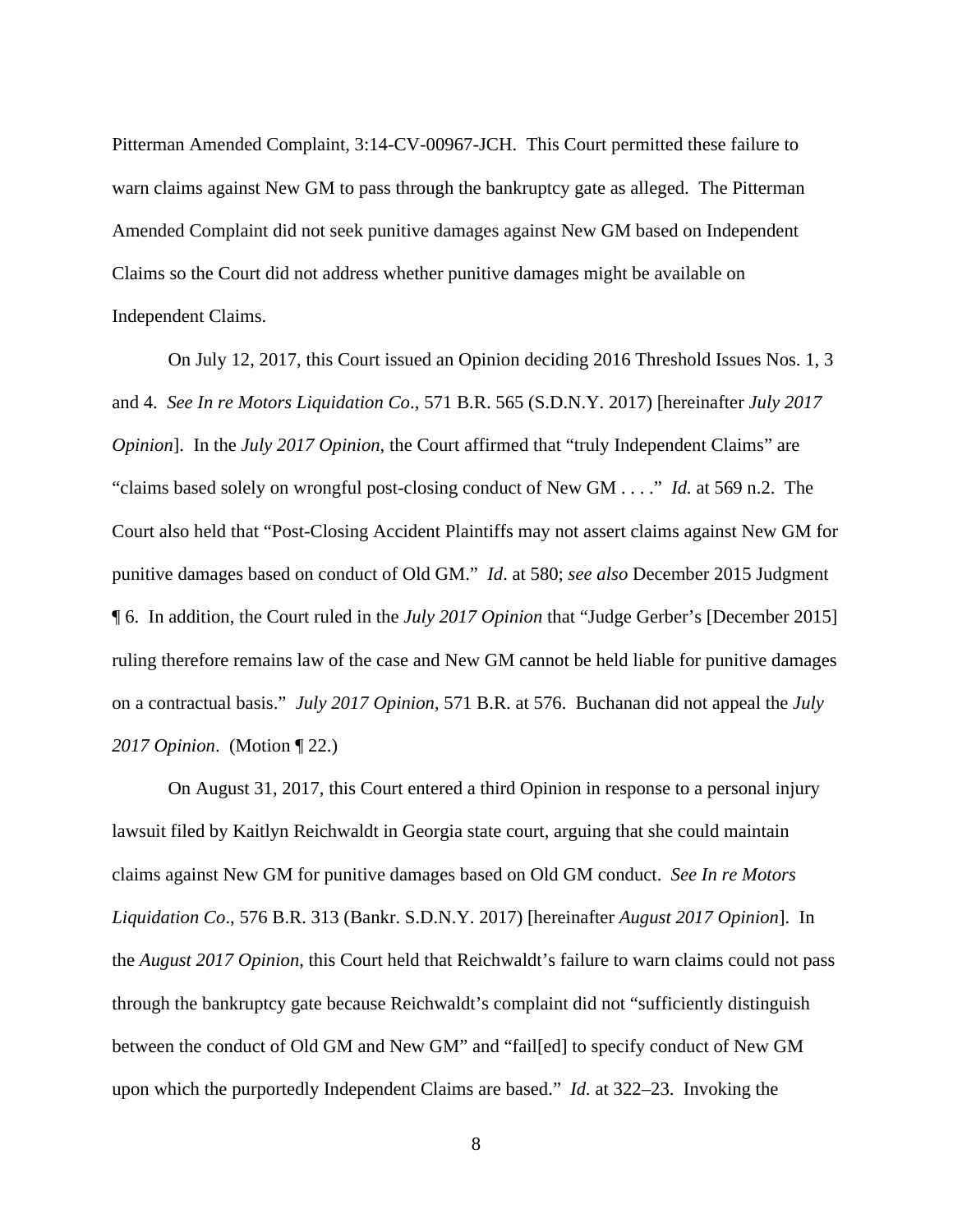doctrines of *res judicata* and law of the case, this Court reiterated that Reichwaldt was bound by the *July 2017 Opinion* and could not seek punitive damages from New GM based on conduct of Old GM. *Id.* at 323–24.

#### **E. The 2018 District Court Opinion**

On May 29, 2018, the United States District Court for the Southern District of New York (the "District Court") affirmed (1) the *November 2015 Opinion*, finding that New GM did not contractually assume liability for punitive damages, is law of the case, and that this Court's *July 2017 Opinion* holding that punitive damages claims against New GM based on Old GM conduct are barred by federal bankruptcy law. *See In re Motors Liquidation Co*., 590 B.R. 39, 62–63 (S.D.N.Y. 2018) [hereinafter *2018 District Court Opinion*]. The District Court also affirmed the *August 2017 Opinion*, holding that Reichwaldt could not seek punitive damages against New GM based on Old GM conduct because of *res judicata* and the law of the case doctrines. *See 2018 District Court Opinion*, 590 B.R. at 66.

The District Court agreed with this Court's decision to allow the Pitterman Plaintiffs' amended complaint to pass through the bankruptcy gate because "[o]n its face . . . the amended complaint alleges that New GM had independent knowledge of the alleged defect *after* the Closing Date of the 363 Sale and that its duty to warn arose from that knowledge; despite New GM's claims to the contrary, the amended complaint does not attempt to 'bootstrap' the knowledge or conduct of Old GM onto purportedly Independent Claims." *Id.* at 61 (emphasis in original).

#### **F. The 2019 Second Circuit Opinion**

On November 19, 2019, the Second Circuit affirmed the *2018 District Court Opinion's* holding that New GM did not assume liability for punitive damages based on Old GM conduct.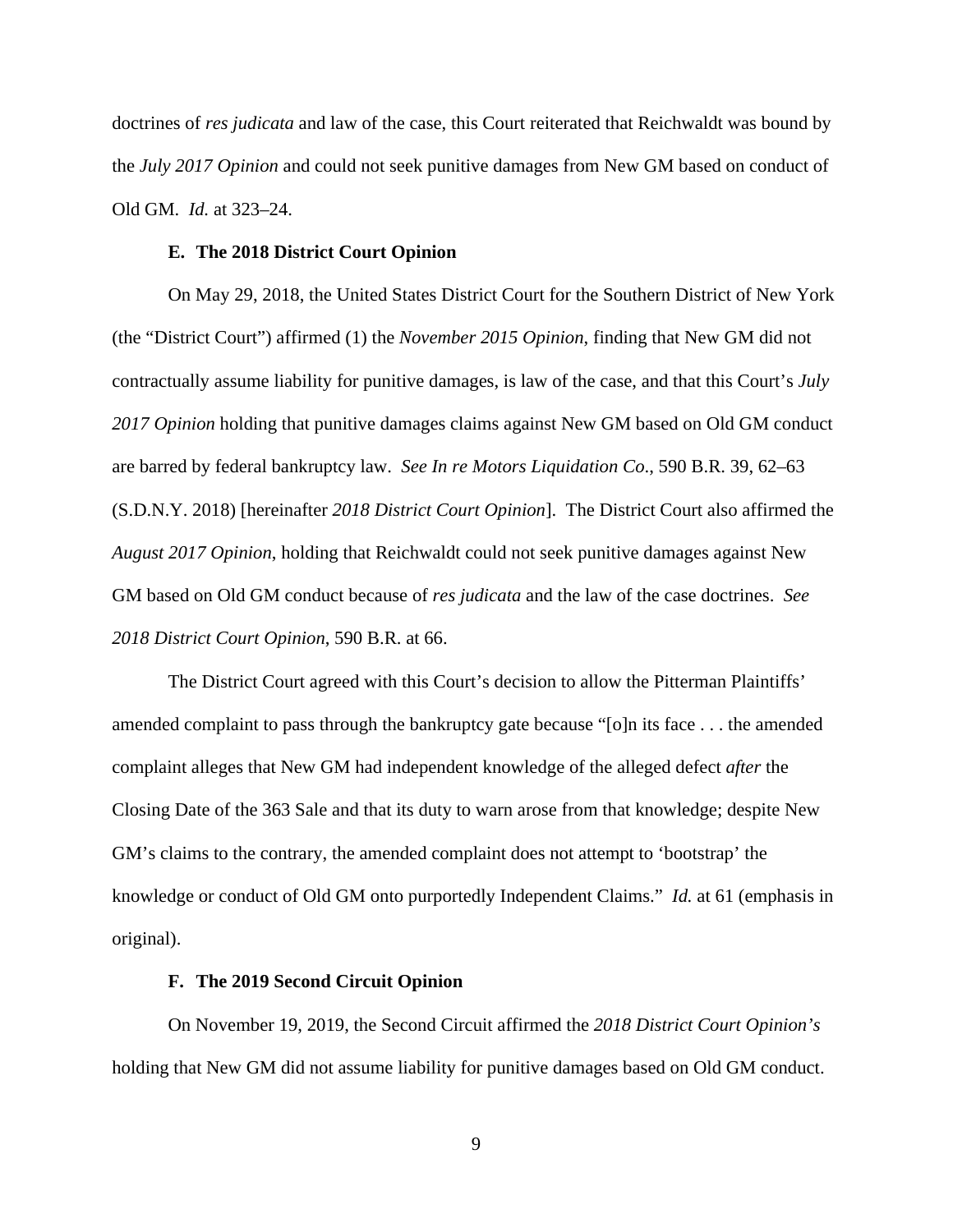*See In re Motors Liquidation Co*., 943 F.3d 125 (2d Cir. 2019) [hereinafter *2019 Second Circuit Opinion*]. It has now conclusively and finally been determined that New GM is not liable for punitive damages based on Old GM conduct. *See id*. at 132 ("[T]he terms of the Sale Agreement reflect—and extrinsic evidence confirms—that New GM did not contractually assume claims for punitive damages based on Old GM's conduct"). The Second Circuit unequivocally held that "punitive damages are not an Assumed Liability in the Sale Agreement, and the Sale Order's free and clear provision bars punitive damages claims under a theory of successor liability." *Id*. at 133.

On November 19, 2019, the Second Circuit also entered a Summary Order affirming the *2018 District Court Opinion* with respect to this Court's *August 2017 Opinion*. *See In re Motors Liquidation Co.*, 792 F. App'x 28 (2d Cir. 2019) [hereinafter *2019 Second Circuit Summary Order*]. The Second Circuit found that Reichwaldt was barred by the doctrine of *res judicata* from arguing that New GM assumed liability for punitive damages based on Old GM conduct. *See id.*

#### **G. Buchanan and the Buchanan Action**

Buchanan is the administrator of the estate of his late wife, Glenda Marie Buchanan. (Objection ¶ 3.) On or about November 10, 2014, Mrs. Buchanan was in a one-vehicle accident involving a 2007 Chevrolet Trailblazer (generally, the "Vehicle") that resulted in her death. (Motion ¶ 29.) Mrs. Buchanan had purchased the Vehicle as a used vehicle on February 8, 2011. (Buchanan Amended Complaint ¶ 27.) On May 3, 2016, Buchanan commenced the Buchanan Action against New GM and Terry Reid Group, Inc., alleging that the accident was caused by a defective "steering wheel angle sensor" (or "SWAS") in the Trailblazer. (*Id.*) Buchanan's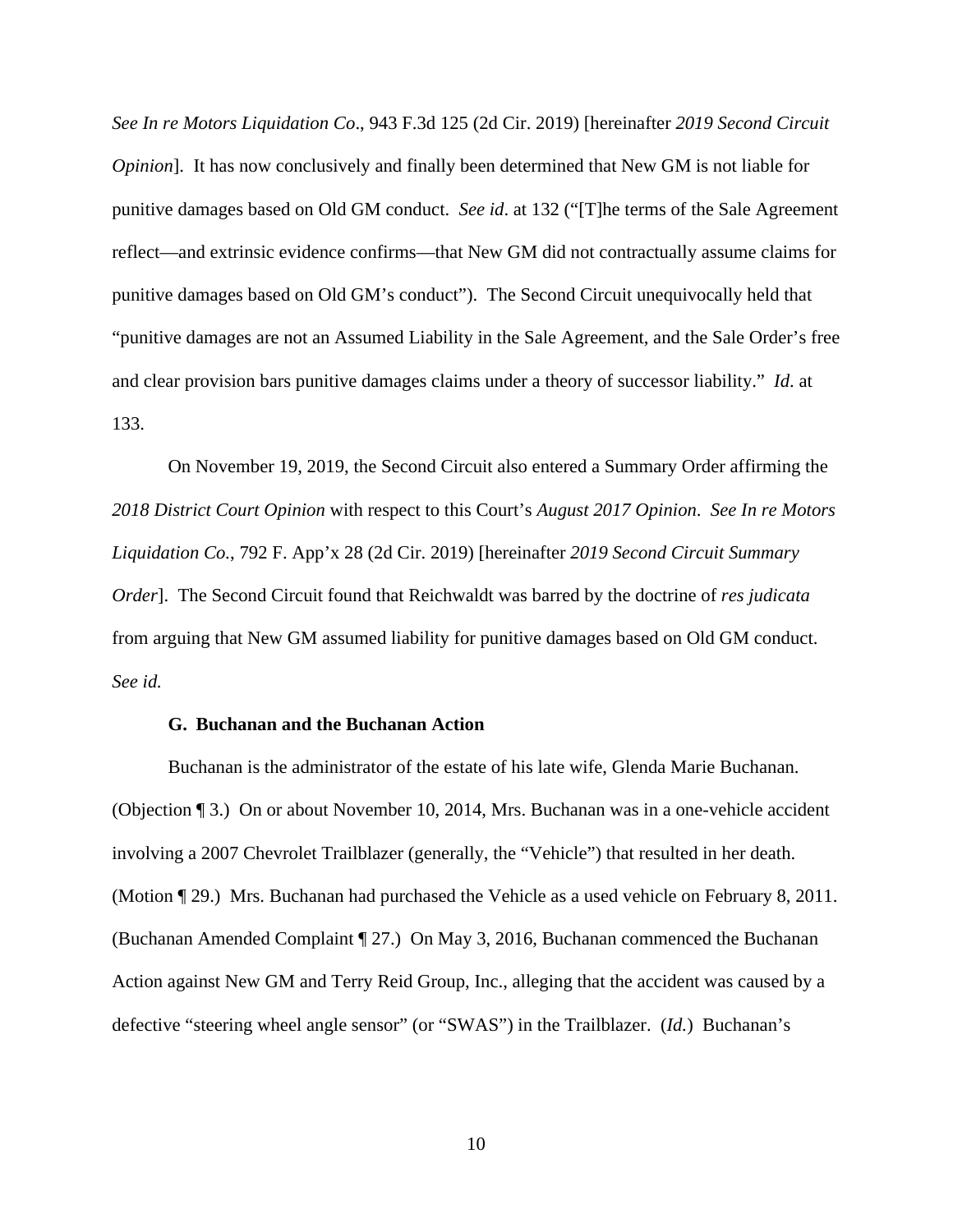theory of the case is that a defective SWAS was installed in Mrs. Buchanan's Trailblazer, causing her to lose control of the Vehicle and resulting in her accident. (Objection ¶ 3.)

The Buchanan Complaint contained two allegations against New GM for strict liability and negligence. These claims were based on Old GM conduct resulting from design, manufacturing, and marketing defects existing when the Vehicle was distributed and sold by Old GM, prior to the Sale Order. (Buchanan Complaint.) The Buchanan Complaint also contained a request for punitive damages on these claims:

> GM through their conduct in designing, testing, manufacturing, assembling, marketing and selling the Trailblazer, demonstrated an entire want of care, evidencing a reckless indifference and disregard to the consequences of its actions. Plaintiff, pursuant to O.C.G.A. §51-12-5.1, is entitled to an award of punitive damages to deter GM from such conduct in the future.

(*Id*. ¶ 35.)

 The Motion contends that until January 2020, Buchanan had not attempted to assert an Independent Claim against New GM and had not pressed the punitive damages claim in the Buchanan Action. (Motion ¶ 31.) Buchanan recently sought discovery regarding his request for punitive damages, including a deposition of Mary Barra, New GM's Chief Executive Officer. (*Id*.) New GM filed a motion for a protective order, opposing Ms. Barra's deposition. Oral argument on the motion for a protective order took place before the Buchanan Complaint was amended. (*Id*. ¶ 5.) Buchanan argued before the Georgia state court that Ms. Barra's deposition was required on the punitive damages issue, citing to Pattern Jury Instructions referring to the duty to warn imposed on a manufacturer. (*Id*. ¶ 5 n.8; Buchanan Action Transcript at 38.) On January 27, 2020, the Georgia state court orally denied New GM's discovery motion and, on February 4, 2020, entered an order denying New GM's motion. (Buchanan Discovery Order.) New GM appealed the Buchanan Discovery Order to the Georgia Court of Appeals, arguing that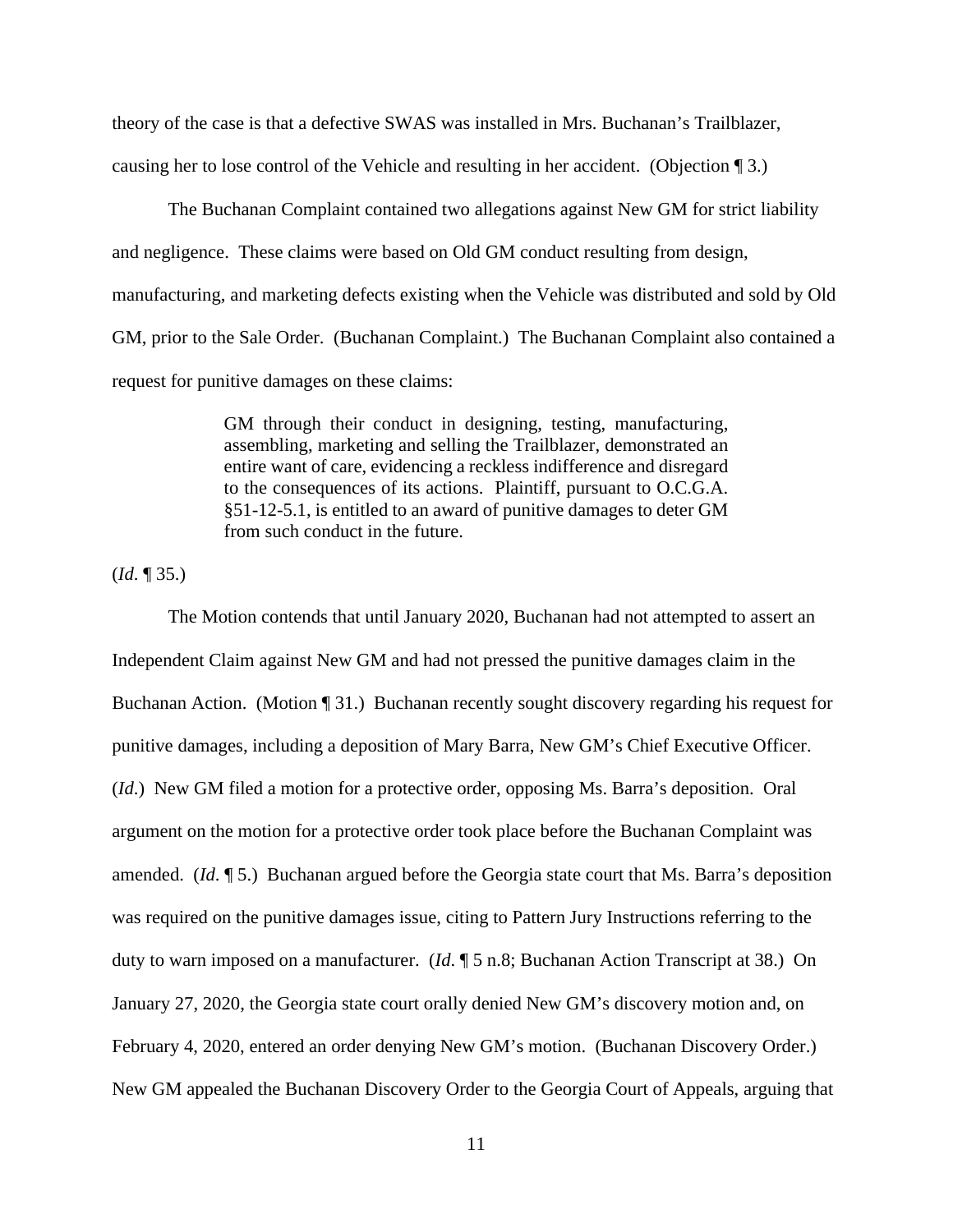Ms. Barra's deposition should not be allowed because it only pertains to Buchanan's improper punitive damages claim, thereby violating the Sale Order. (Objection ¶ 24.)

On January 29, 2020, New GM sent Buchanan a letter stating that, while the Sale Agreement provided that New GM assumed Product Liabilities related to post-Sale accidents involving Old GM vehicles, the December 2015 Judgment, *July 2017 Opinion* and *August 2017 Opinion* (each of which were affirmed on appeal by the District Court and Second Circuit) expressly hold that the Sale Agreement did not provide for the assumption of punitive damages by New GM relating to assumed Product Liabilities. ("New GM January 2020 Letter," ECF Doc. # 14667-5.) New GM's January 2020 Letter also referred to the December 2016 OSC, and explained that, because Buchanan did not object to that Order, Buchanan (like the Georgia plaintiff in the *August 2017 Opinion*) was bound by the rulings in the *July 2017 Opinion*. (*Id.*) New GM demanded that Buchanan immediately address the infirmities in the Buchanan Complaint. (*Id.*)

 On January 31, 2020, Buchanan amended his complaint to address various impermissible allegations conflating Old GM and New GM conduct. (Buchanan Amended Complaint.) Shortly thereafter, Buchanan responded to the New GM January 2020 Letter, attaching the Buchanan Amended Complaint. ("Buchanan January 2020 Letter," ECF Doc. # 14667-8.)

 The Buchanan Amended Complaint alleges that the Vehicle had a StabiliTrak, which "helps improve vehicle stability, particularly during emergency maneuvers." (Buchanan Amended Complaint ¶ 17.) Pursuant to the Buchanan Amended Complaint, "Old GM's and New GM's component supplier, Alps Electric (North America), Inc. ('Alps') manufactured the SWAS [a steering wheel angle censor critical for StabilitTrak performance] in Mrs. Buchanan's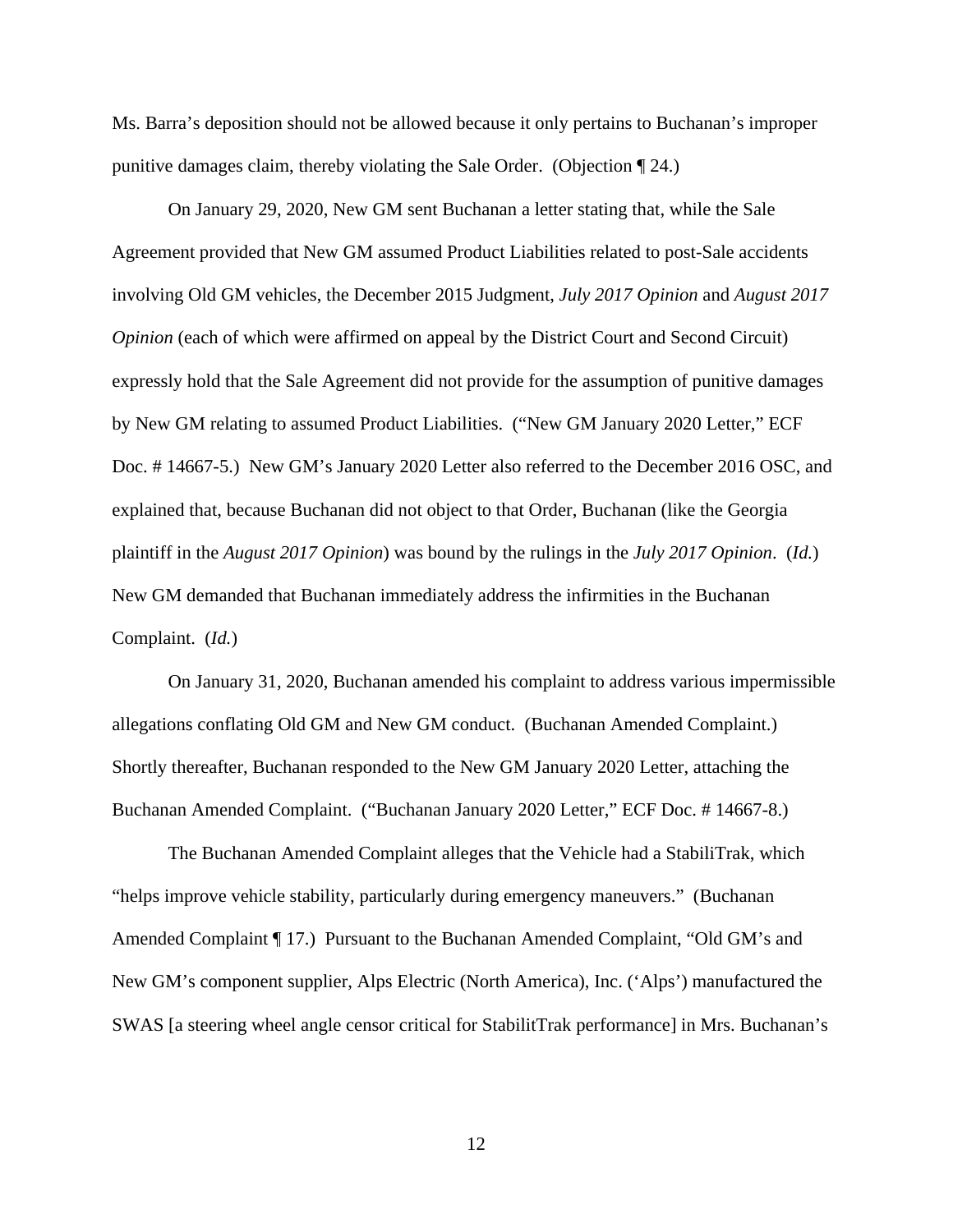Trailblazer." (*Id.* ¶ 20.) The SWAS is a critical component of a StabiliTrak system. (*Id.* ¶¶ 17,

19.)

The Buchanan Amended Complaint further alleges certain pre-Sale conduct relating to

Old GM, including:

- Old GM began receiving high rates of warranty claims for SWAS failures in the [Vehicle] almost immediately upon the first sale of the 2006 model year vehicles (*id.* ¶ 22);
- The Design Release Engineer for the SWAS, Paul Shaub, as well as other Old GM employees, knew that the technology had "well known issues," meaning the SWAS in the [Vehicle] were failing at a high rate and disabling the StabiliTrak system (*id.* ¶ 23); and
- Old GM never warned owners and operators of the Subject Vehicles<sup>4</sup> that these sensors were failing at high rates and that these failures disabled the StabiliTrak in their vehicles (*id.* ¶ 24).

With respect to New GM, the Buchanan Amended Complaint states that:

- New GM emerged out of bankruptcy and continued the business of Old GM with many, if not most, of Old GM's employees, and on information and belief, with most of the same senior-level management, officers, and directors, as well as its records, tests, and documents generated in the creation of the defective steering wheel angle sensors *(id.* 11);
- Mr. Shaub, as well as numerous other Old GM employees, became New GM employees. After becoming New GM employees, New GM also chose not to warn owners and operators of the [Vehicle] that these sensors were failing at high rates and that these failures disabled the StabiliTrak in their vehicles (*id.* ¶ 25);
- In a 2011 Press Release, New GM said that StabiliTrak is the most significant safety feature since the development of the safety belt. It is already making a big difference in improving safety on America's roads. According to the Insurance Institute for Highway Safety, electronic stability control systems such as StabiliTrak have reduced the risk of being involved in a fatal crash by 33 percent during the past 10 years (*id.* ¶ 18); and

<sup>4</sup> "Subject Vehicles" is defined in the Buchanan Amended Complaint as "2006-2009 Chevrolet Trailblazer and GMC Envoy, 2006-2007 Buick Rainier, 2006-2009 Saab 9-7x and 2006-2007 Isuzu Ascender vehicles." (*Id.* ¶ 21.)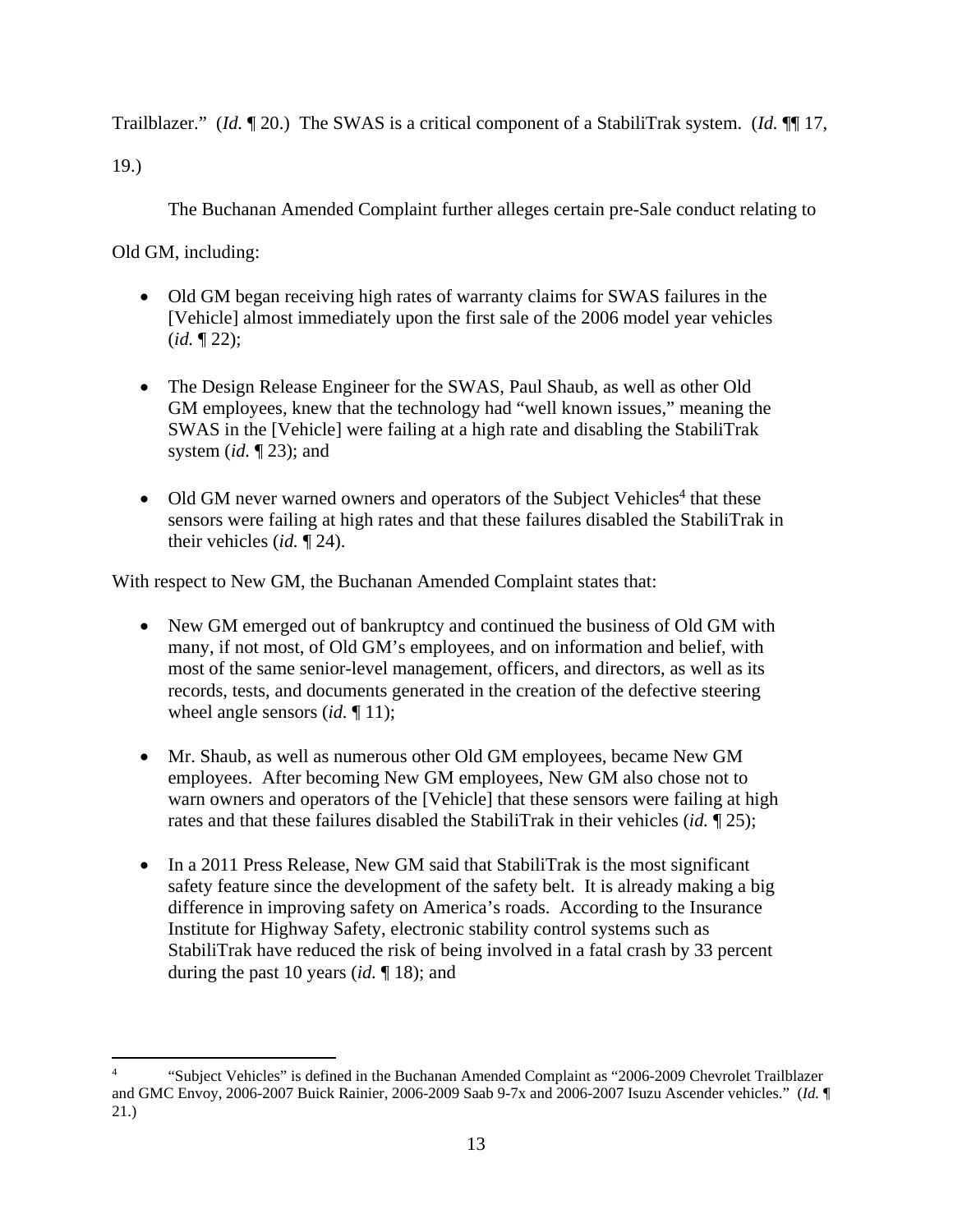Despite its knowledge of the high failure rates of the SWAS in the [Vehicle], including Mrs. Buchanan's vehicle, and that the SWAS had well-known technology issues, New GM chose not to warn Mrs. Buchanan of the defective SWAS in her Trailblazer on or before November 10, 2014. (*Id.* ¶ 27.)

The claims in the Buchanan Amended Complaint are: (Count I) strict liability claims against New GM resulting from Old GM's design, manufacture, marketing, and sale of the Vehicle (*id.* ¶¶ 31–37); (Count II) negligence claims against New GM for Old GM's aforementioned negligence (*id.* ¶¶ 38–42); (Count III) negligence claims against New GM for their failure to warn Mrs. Buchanan about the defective SWAS in her Vehicle (*id.* ¶¶ 43–45); (Count IV) general and special damages for pain and suffering, funeral and burial expenses, and deprivation of full society, companionship and services of Mrs. Buchanan (*id.* ¶¶ 46–51); and finally (Count V) for punitive damages because:

> New GM, through its conduct in failing to warn of a known defect in the Subject Vehicles, including the Trailblazer, demonstrated, and continues to demonstrate, an entire want of care, evidencing a reckless indifference and disregard to the consequences of its actions. Plaintiff, pursuant to O.C.G.A. § 51-12-5.1, is entitled to an award of punitive damages to punish New GM and deter New GM from such conduct in the future.

(*Id.* ¶ 52.) Buchanan maintains that Counts I and II are Product Liability claims assumed by

New GM in the Sale Agreement and Counts III and V are Independent Claims. (Objection ¶ 5.)

### **H. The Motion**

The Motion contends that the Buchanan Amended Complaint seeks to impermissibly hold New GM liable for punitive damages based on Old GM conduct. In support of this argument, the Motion states that several rulings in this Circuit unequivocally hold that New GM did not contractually assume punitive damages when it assumed Product Liabilities and that New GM is not liable for punitive damages on a successor liability theory. (Motion ¶ 1.) While the Buchanan Amended Complaint purported to add an Independent Claim based on New GM's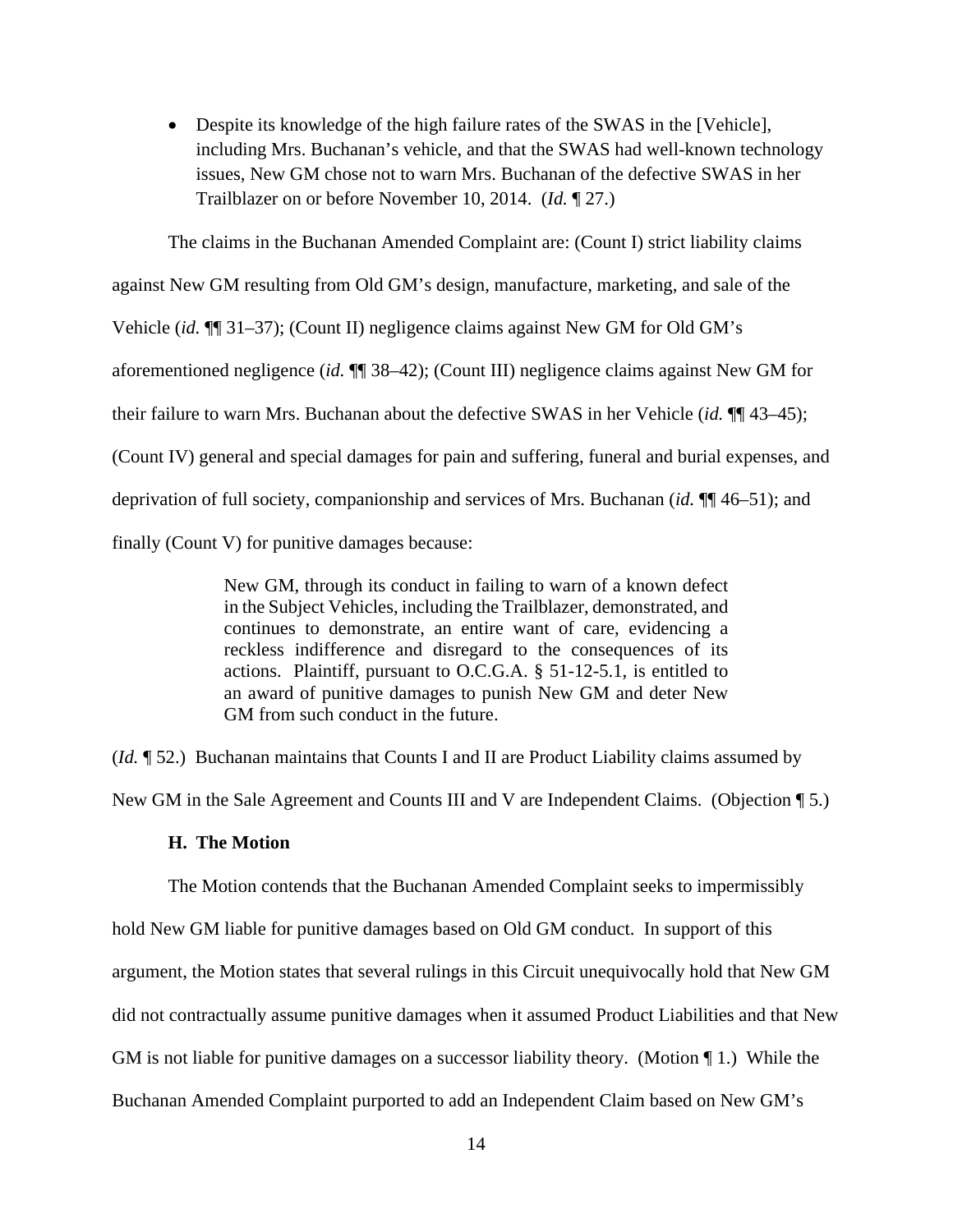failure to warn Mrs. Buchanan about an alleged defect in the Vehicle, that Independent Claim is not based solely on specific and identifiable New GM conduct. (*Id.* ¶ 7.) The Buchanan Amended Complaint is not based on any expressly stated New GM volitional conduct or identified post-363 Sale event because New GM had no relationship to Mrs. Buchanan (it did not manufacture, design or sell the Vehicle). (*Id.*) Thus, according to New GM, the Buchanan Amended Complaint is nothing more than a failure to warn claim that Old GM allegedly had as the manufacturer and original seller of the Vehicle. (*Id.* ¶¶ 2, 7.) According to the Motion, that is the essence of a successor liability-type claim, and it has been squarely held that New GM does not have punitive damage liability for such claims. (*Id.* ¶ 7.) Further, assuming Old GM had a failure to warn obligation, that obligation is part of the assumed Product Liability in which New GM is potentially liable for only compensatory, and not punitive, damages. (*Id.*)

New GM's proposed order provides that:

Count III in the Buchanan Amended Complaint, entitled "Negligence of General Motors LLC," alleges a duty to warn claim based on Old GM's role as the manufacturer of the Subject Vehicle. As such, Buchanan is alleging an Assumed Product Liability claim against New GM in Count III which, if established, is payable by compensatory damages only, and not punitive damages. Accordingly, Buchanan is directed to amend the Buchanan Amended Complaint to dismiss with prejudice all requests for punitive damages against New GM.

("Proposed Order," ECF Doc. # 14667-10 ¶ 2.) The Proposed Order also enjoins Buchanan and his counsel from further prosecuting their lawsuit until the actions mandated by the Proposed Order are fully complied with.

### **I. The Objection**

The Objection frames the issue presented for this Court as a narrow question regarding

whether Buchanan has properly asserted an independent failure to warn claim and related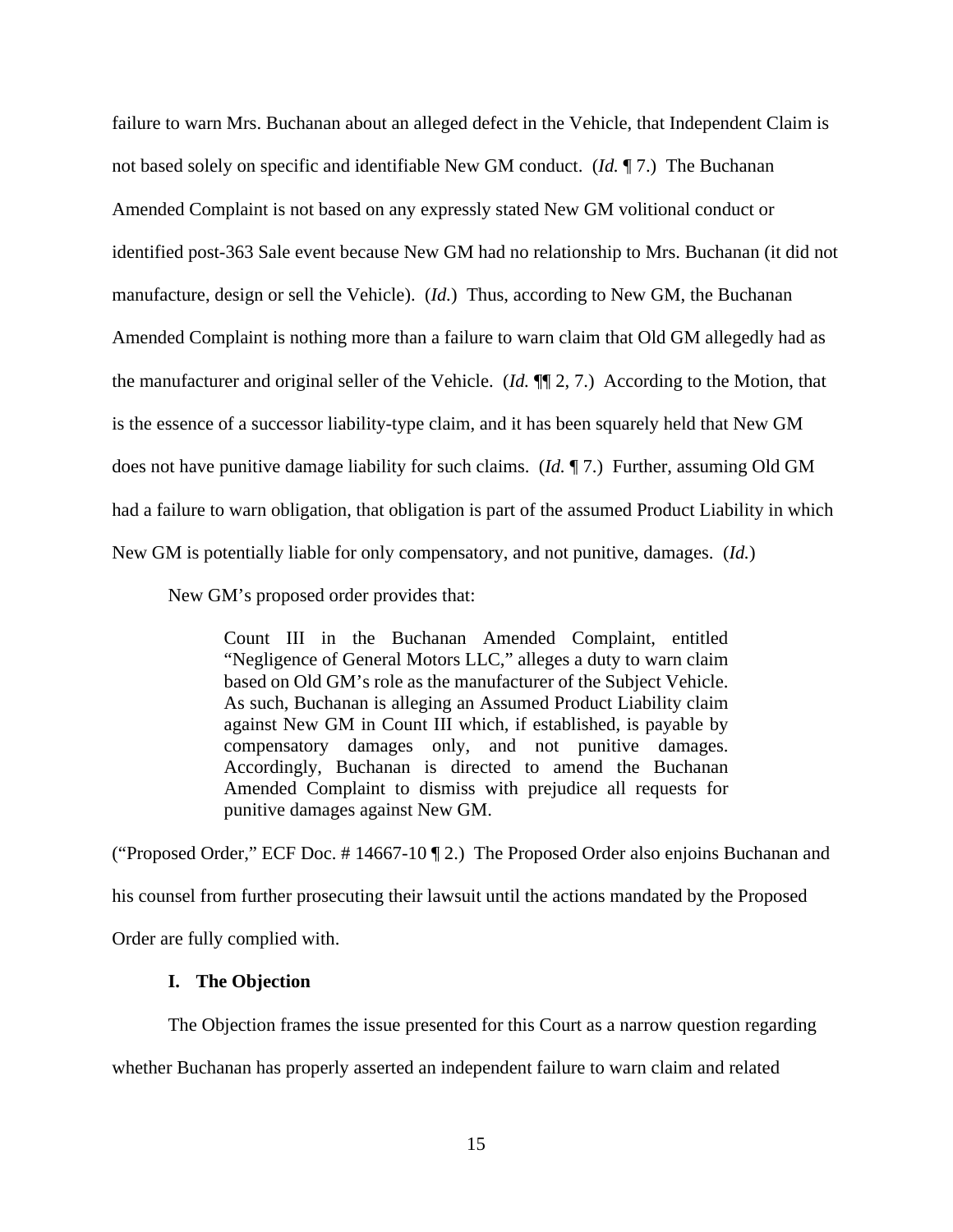punitive damages claim against New GM in the Buchanan Amended Complaint. (Objection ¶ 1.) The Objection states that Buchanan is not seeking punitive damages in connection with any liability of Old GM assumed in connection with the 363 Sale, successor liability theory, or knowledge or conduct of Old GM. (*Id.*) Instead, the Buchanan Amended Complaint is based solely on New GM's post-Sale knowledge and misconduct in failing to warn Mrs. Buchanan about a defect in the Vehicle. (*Id.*) The Objection maintains that New GM knew that the SWAS in the Vehicle was defective because New GM inherited that knowledge from Old GM's employees and records. (*Id.* ¶ 4.) The Buchanan Amended Complaint also specifically identifies an Old GM employee who became a New GM employee and whose knowledge of the defect was imputed to New GM. (*Id.* (citing Buchanan Amended Complaint ¶¶ 22–25).) As such, Buchanan has alleged Independent Claims for failure to warn and punitive damages based on New GM's own inherited knowledge and conduct, not Old GM's. (Objection ¶ 12.)

The Objection further contends that New GM brought this Motion after the Buchanan Discovery Order was issued, and nearly four years after Buchanan first asserted the punitive damages claim. They did so to gain perceived leverage over Buchanan and to block Buchanan's ability to depose Ms. Barra. (*Id.* ¶ 22.) Buchanan states, however, that Ms. Barra's deposition is also relevant for other claims, not just punitive damages. (*Id.* ¶ 24.) Nevertheless, the Objection cites to the *August 2017 Opinion*, holding that the proper scope of discovery is a matter for the Georgia Court, not for this Court. (*Id.* ¶ 25.)

#### **J. The Reply**

Relying on the *2019 Second Circuit Opinion*, New GM argues that the Buchanan Amended Complaint violates the Sale Order because Buchanan's Independent Claim for failure to warn is really disguised as a claim against the manufacturer (*i.e.*, Old GM). (Reply at 4–5.) If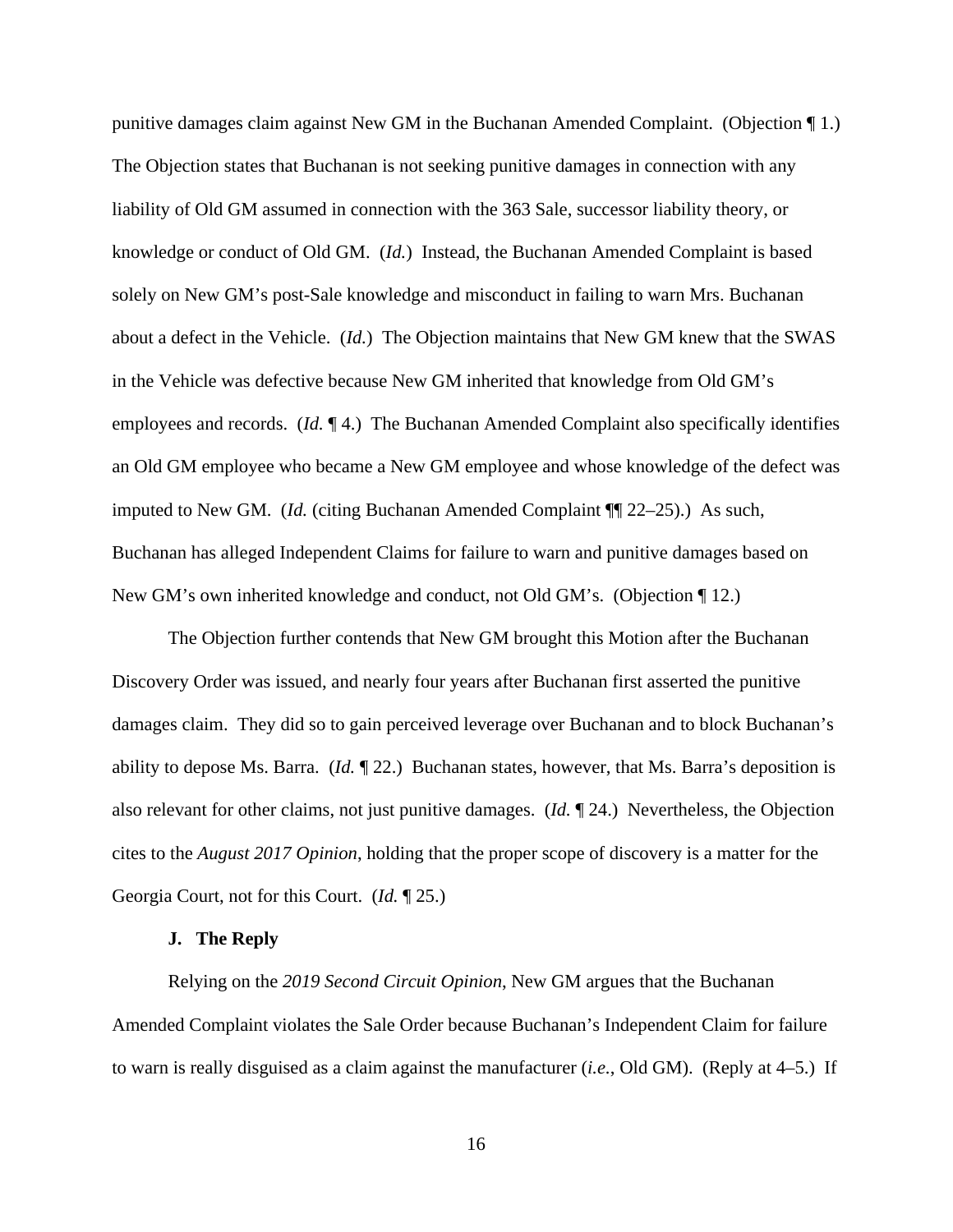allowed to proceed, this Court would be allowing plaintiffs to seek punitive damages against New GM for Assumed Liability. (*Id.*)

New GM relies on paragraph 46 of the Sale Order, which states that New GM shall have no successor, transferee, derivative or vicarious liabilities of any kind for any claim including under any product liability, whether known before or after the 363 Sale. (Reply at 5.) Thus, the Reply maintains that an Independent Claim cannot be based on the fact that New GM purchased the majority of Old GM's assets or on duties or obligations that New GM agreed to perform under the Sale Agreement. (*Id.* at 6.) Rather, an Independent Claim against New GM must be based solely on New GM's post-363 Sale, newly-incurred duties, in its capacity as a nonsuccessor, and a non-manufacturer/non-seller of an Old GM vehicle. (*Id*.)

New GM also places weight on paragraph 48 of the Sale Order, which provides that for non-Assumed Liabilities, New GM shall have no responsibility or obligation of Old GM relating to the purchased assets. (Reply at 6.) The Reply argues that Buchanan is impermissibly seeking punitive damages based on a failure to warn claim against New GM premised on Old GM's duty to warn. (*Id.*) As such, Buchanan's claim are an Assumed Liability, not an Independent Claim. (*Id.*)

Responding to the Objection's reliance on the *November 2015 Opinion*, New GM states that knowledge (by a former employee of Old GM that is hired by New GM as contemplated by the Sale Agreement) is not actionable, as a separate claim, unless it is coupled with a separate legal duty incurred after the 363 Sale. (*Id.* at 7.) As argued by New GM, the legal duty to warn was the manufacturer's duty to warn, which is an Assumed Liability, not an Independent Claim. (*Id.*)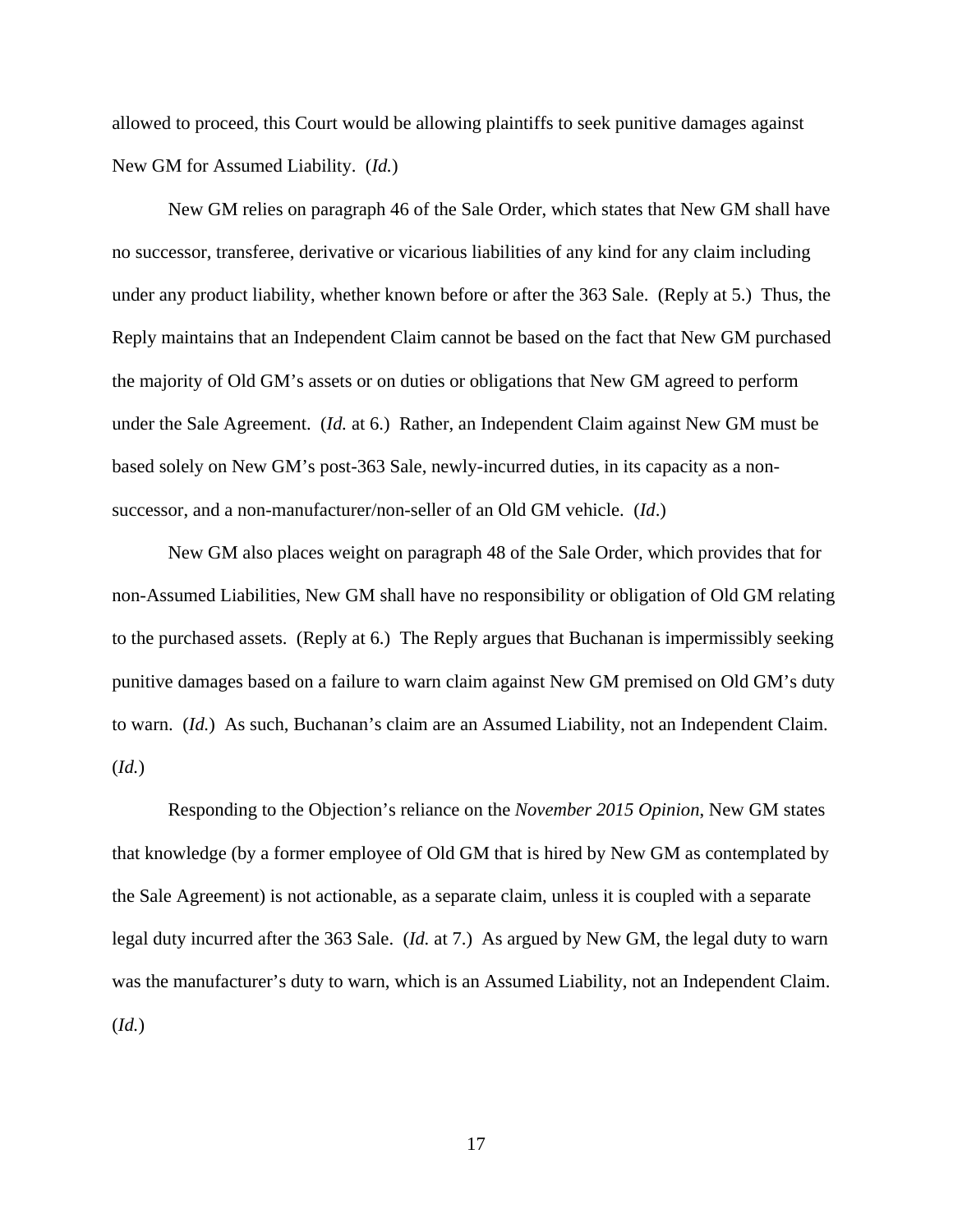Finally, New GM maintains that the facts forming the basis of Buchanan's alleged Independent Claim cannot form the factual predicate of an Independent Claim because they are not clearly based solely on New GM conduct. (*Id.* at 9.) Instead, they are allegations supporting a claim based on Old GM's duty to warn. (*Id*.)

## **II. LEGAL STANDARD**

### **A. Jurisdiction**

The Sale Order conferred exclusive jurisdiction on this Court to enforce the provisions of the Sale Order and the Sale Agreement. Paragraph 71 of the Sale Order provides, in relevant part:

> This Court retains exclusive jurisdiction to enforce and implement the terms of this Order, the [Sale Agreement], . . . and each of the agreements executed in connection therewith . . . , in all respects, including, but not limited to, retaining jurisdiction to . . . (c) resolve any disputes arising under or related to the [Sale Agreement], except as otherwise provided therein, (d) interpret, implement, and enforce the provisions of this Order, (e) protect the Purchaser against any of the Retained Liabilities or the assertion of any lien, claim, encumbrance, or other interest, of any kind or nature whatsoever, against the Purchased Assets . . . .

(Sale Order ¶ 71.) As stated by this Court in *In re Motors Liquidation Company*, Case No. 09– 50026 (MG), 2018 WL 1801234, at \*6 (Bankr. S.D.N.Y. Apr. 13, 2018), the Sale Order "granted exclusive jurisdiction to this Court to enforce and implement the provisions of the Sale Order."

### **B. Independent Claims**

In light of the Sale Order, in the *June 2017 Opinion*, the Court specified requirements for pleading independent claims against New GM, holding that only "truly independent claims based solely on New GM's wrongful conduct" may pass through the bankruptcy gate as "Independent Claims." *June 2017 Opinion*, 568 B.R. at 231. The Court noted that its role as a "gatekeeper" is not to decide issues of state law. *Id.* at 222 ("The Court's role, then, is a 'gatekeeper' role. It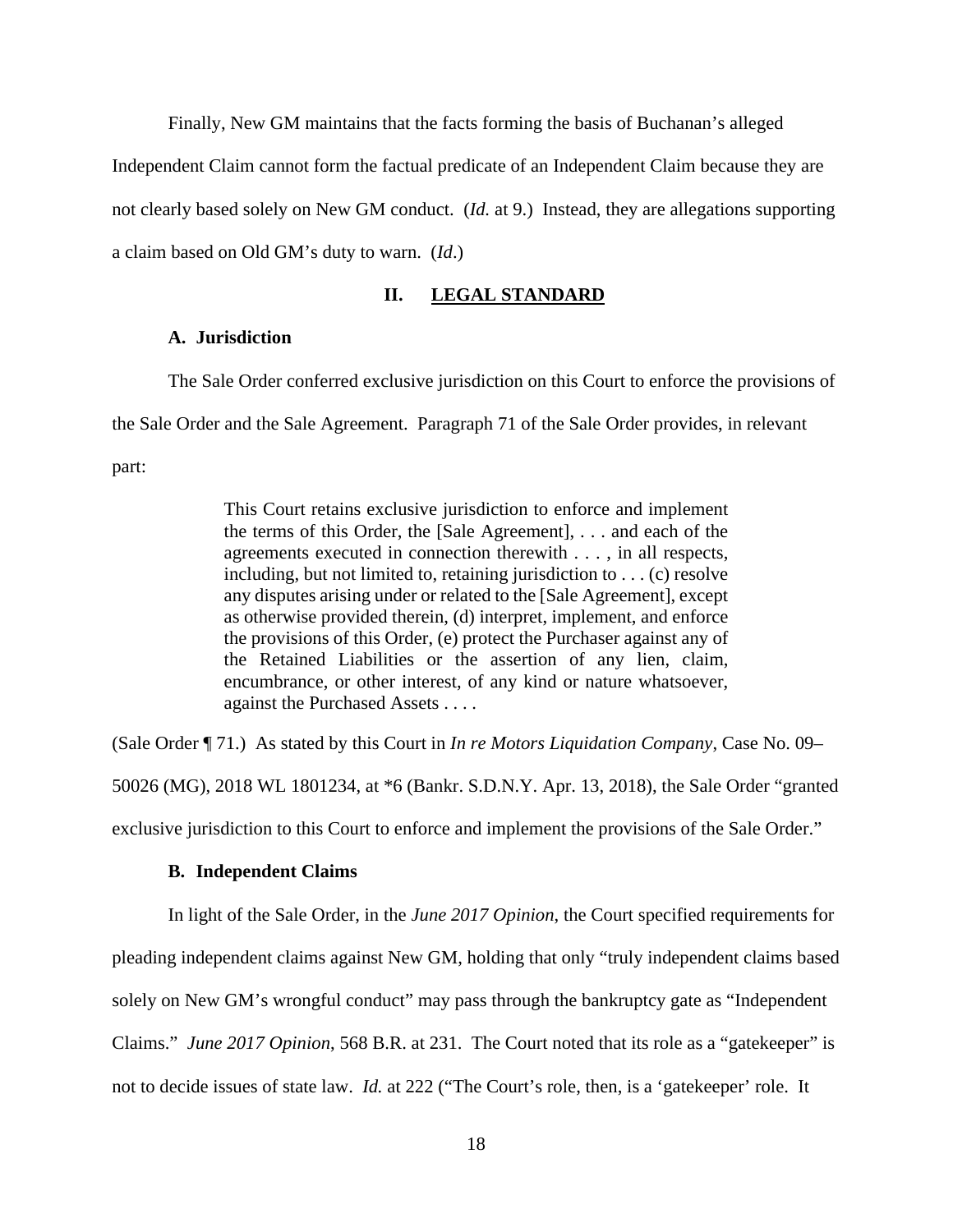should be the court to decide what claims and allegations should get through the 'gate,' under the

Sale Order and this Court's prior decisions.") (citation omitted).

In the *June 2017 Opinion*, the Court wrote:

The Court emphasizes that its analysis here applies only to claims based solely on *New GM's alleged wrongful conduct*. It is not acceptable, as the Pitterman Complaint does in several paragraphs, to base allegations on generalized knowledge of both Old GM and New GM. To pass the bankruptcy gate, a complaint must clearly allege that its causes of action are based solely on New GM's postclosing wrongful conduct. The Pitterman Plaintiffs' counsel acknowledged during oral argument that the current complaint crosses the line, basing the purported independent claims on conduct of both Old GM and New GM. Such allegations are not permissible.

*Id.* at 231 (emphasis in original).

Similarly, in the *August 2017 Opinion*, this Court stated that "[t]o pass through the bankruptcy gate, an Independent Claim must clearly allege specific conduct of New GM upon which it is based. Simply adding 'and GM LLC' to paragraphs of a complaint concerning Old GM conduct is not enough to pass through the gate as an Independent Claim." *August 2017 Opinion*, 576 B.R. at 322. The Court noted several impermissible allegations conflating Old GM and New GM conduct. *See id.* The Court also found that general public statements by New GM's CEO, Mary Barra, made to Congress in the context of the ignition switch scandal do not satisfy this Court's requirement that Independent Claim plaintiffs "clearly allege that its causes of action are based solely on New GM's post-closing wrongful conduct." *Id.* at 323. Additionally, allegations "that New GM purchased Old GM's books and records and has profited from maintenance, repair, and selling parts for Old GM vehicles—without a specific tie to the truck model or alleged design defect at issue here—are impermissible bases for an Independent Claim." *Id.* at 323.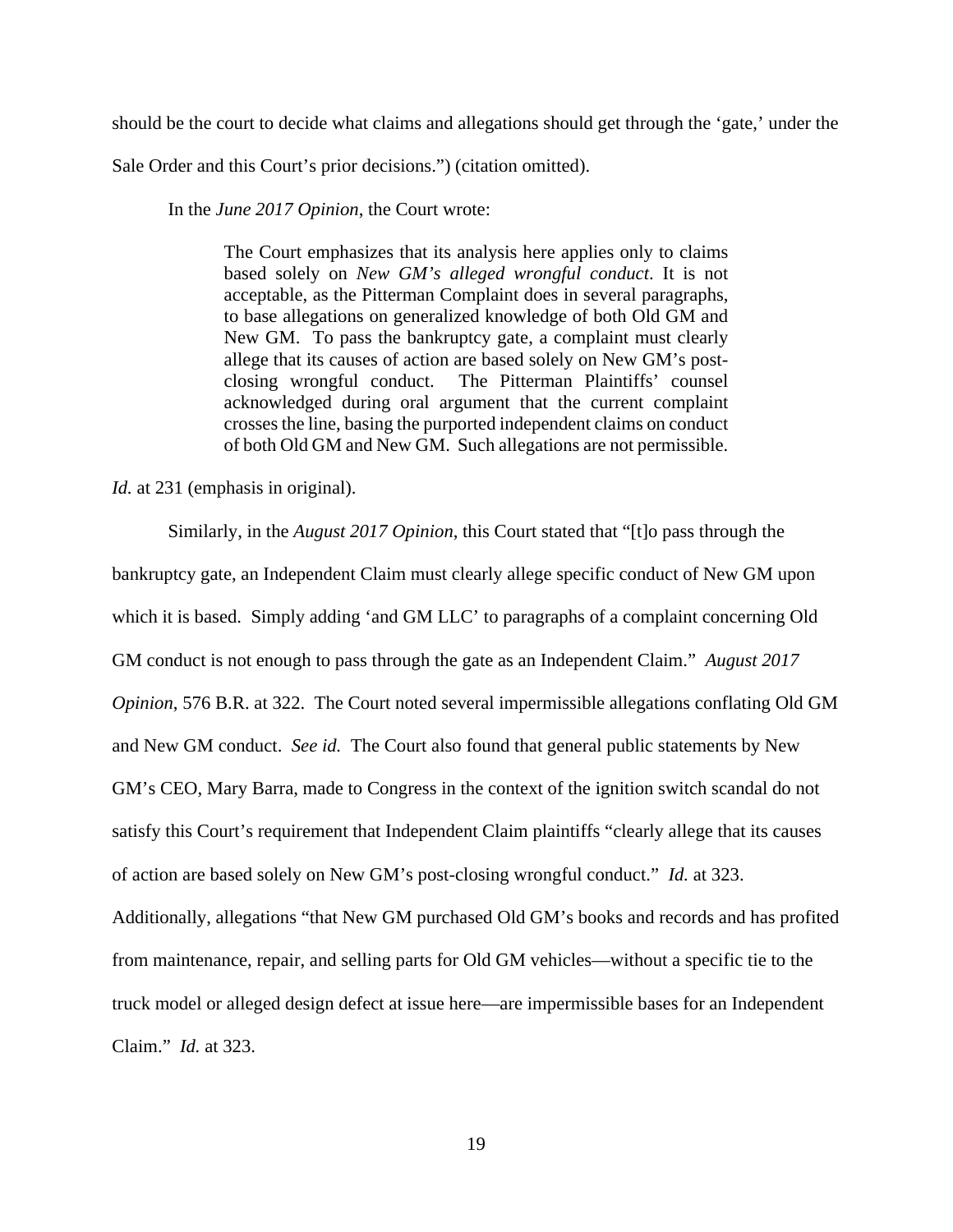#### **C. Punitive Damages**

The Court's *July 2017 Opinion* clearly holds that (i) New GM did not contractually assume liability for punitive damages arising from Old GM's conduct in connection with Post-Closing Accidents; and (ii) such punitive damages are not available against New GM on a successor liability theory. *July 2017 Opinion*, 571 B.R. at 580.

In the *2019 Second Circuit Opinion*, the Second Circuit considered whether New GM is liable for punitive damages with respect to claims brought by individuals who never owned Old GM vehicles (but collided with one) and persons who bought Old GM cars used after the Sale. *2019 Second Circuit Opinion*, 943 F.3d at 127. The Court found that as a matter of contract interpretation, "the terms of the Sale Agreement reflect—and extrinsic evidence confirms—that New GM did not contractually assume claims for punitive damages based on Old GM's conduct." *Id.* at 132. Further, the Second Circuit held that "the Sale Order's free and clear provision bars punitive damages claims under a theory of successor liability." *Id.* at 133. Accordingly, the Court found that "Appellants may not seek punitive damages against New GM based on Old GM's conduct." *Id.*

#### **III. DISCUSSION**

 As set forth in the parties' briefing, the backdrop for the pending Motion appears to be a discovery dispute in the Buchanan Action pending in Georgia state court regarding whether Buchanan's counsel may depose New GM's CEO, Ms. Barra. That issue is not for this Court to decide because the proper scope of discovery is a matter for the Georgia state court. *See August 2017 Opinion*, 576 B.R. at 319. Instead, the narrow question presented is whether the Buchanan Amended Complaint's failure to warn claim against New GM and corresponding punitive damages request may pass through the bankruptcy gate. The Court concludes that the Buchanan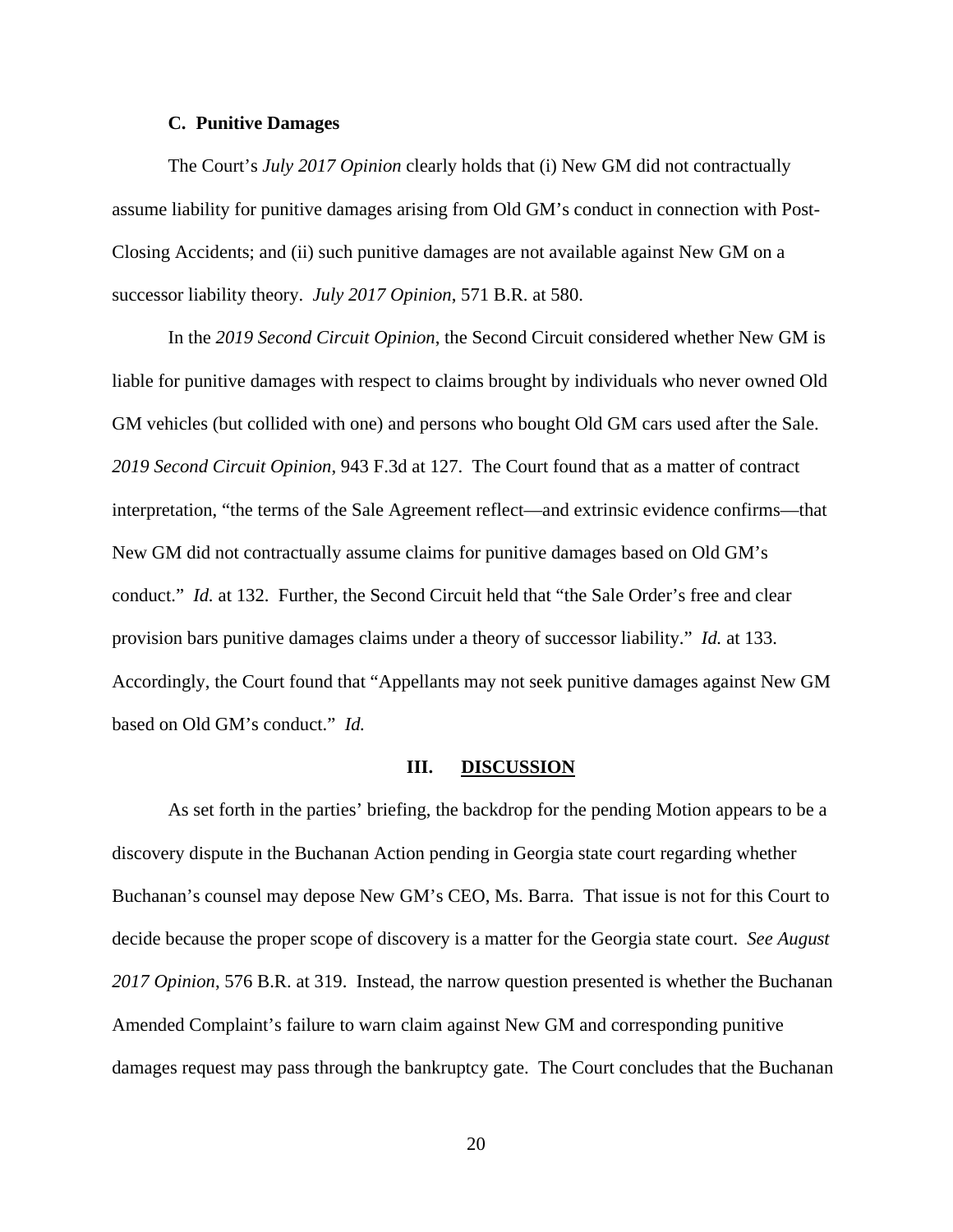Amended Complaint, with several further amendments that must be made as described below, may pass through the bankruptcy gate with respect to an Independent Claim against New GM, for which it may seek to recover punitive damages if permitted by applicable non-bankruptcy law.<sup>5</sup>

# **A. Buchanan's Failure to Warn Claim Against New GM Based Solely On New GM's Wrongful Conduct May Pass Through the Bankruptcy Gate As An Independent Claim**

 Buchanan's failure to warn claim against New GM is an Independent Claim that cannot be enjoined by the Sale Order and may pass through the bankruptcy gate. *See June 2017 Opinion*, 568 B.R. at 230 (citing *2016 Second Circuit Opinion*, 829 F.3d at 157). As defined in Judge Gerber's *November 2015 Opinion*, "Independent Claims" are "claims based solely on New GM's alleged wrongful conduct" and cannot be barred by a section 363 sale order. *See November 2015 Opinion*, 541 B.R. at 109; *June 2017 Opinion*, 568 B.R. at 230.

The *June 2017 Opinion* and *2018 District Court Opinion* are instructive in this regard. In the *June 2017 Opinion*, this Court rejected the Pitterman Plaintiffs' argument that they had alleged Independent Claims against New GM for failure-to-warn because the complaint based several allegations on generalized knowledge of both Old GM and New GM (without distinguishing between the two). The Court held that "[t]o pass the bankruptcy gate, a complaint must clearly allege that its causes of action are based solely on New GM's post-closing wrongful conduct." *Id.* at 231. The Pitterman Plaintiffs thereafter amended their complaint to allege post-Sale wrongful conduct against New GM alone. The amended paragraph stated that despite New GM post-Sale knowledge about rollaway defects, New GM failed to warn plaintiffs. *See* 

<sup>5</sup> New GM concedes that Buchanan is not barred from bringing failure to warn claims against New GM based on the conduct of Old GM, as set forth in Counts I and II of the Buchanan Amended Complaint. (Motion ¶ 12.)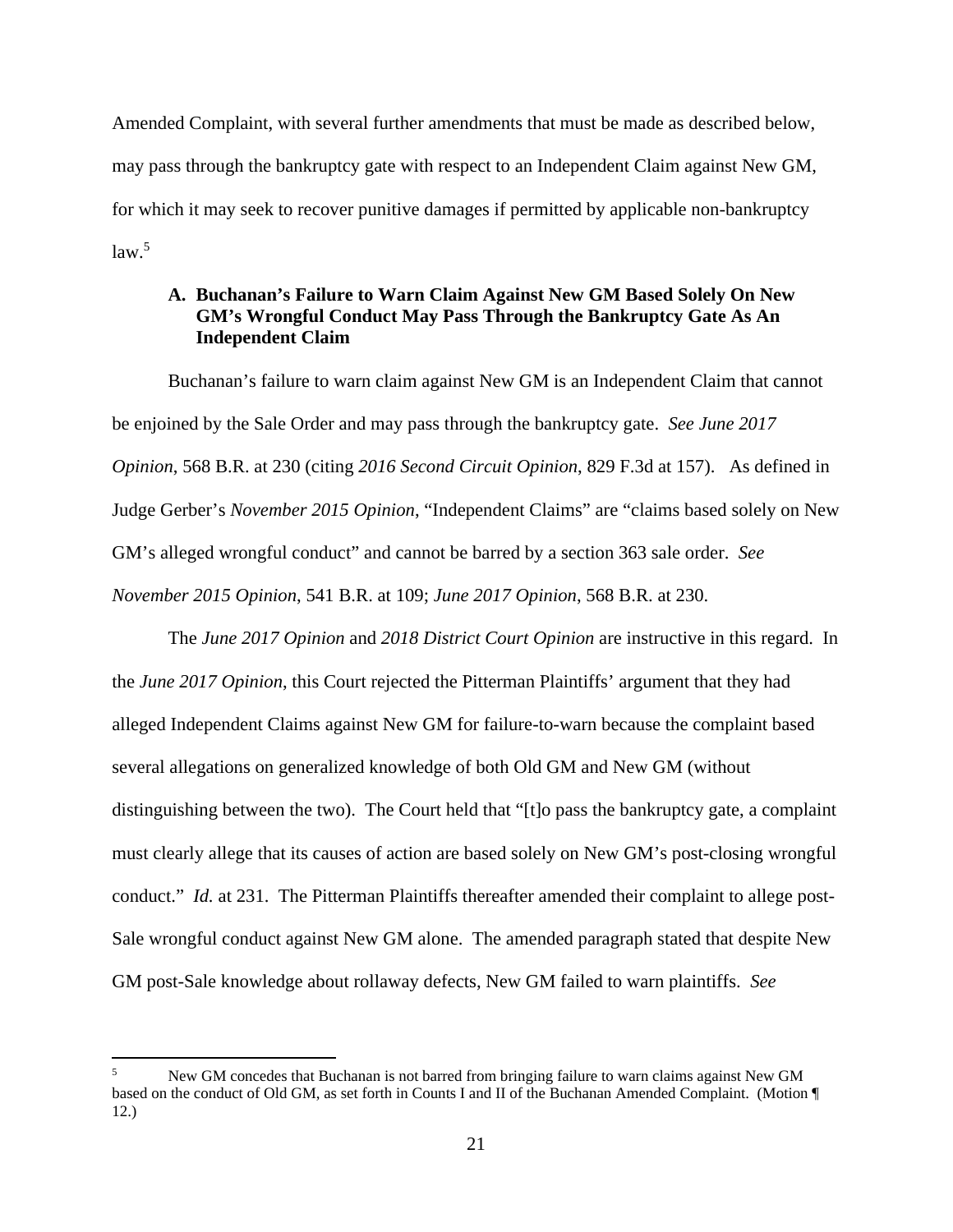Pitterman Amended Complaint, 3:14-CV-00967-JCH. The *2018 District Court Opinion* concluded that this Court correctly allowed those claims to proceed through the bankruptcy gate because "[o]n its face . . . the amended complaint alleges that New GM had independent knowledge of the alleged defect *after* the Closing Date of the 363 Sale and its duty to warn arose from that knowledge. . . ." *2018 District Court Opinion*, 590 B.R. at 61 (emphasis in original).

 The same is true here. The Buchanan Amended Complaint contains specific allegations that New GM had independent knowledge of the SWAS defect post-Sale and failed to warn plaintiffs, like the Buchanans, about that defect. The Buchanan Amended Complaint alleges that the Design Release Engineer for the SWAS, Paul Shaub, worked at Old GM and knew that the technology had "well known issues," meaning the SWAS in the Subject Vehicles was failing at a high rate and disabling the StabiliTrak system, because of increased warranty claims. (Buchanan Amended Complaint [23.) After the Sale, Mr. Shaub transitioned to New GM where he (and other New GM employees) chose not to warn owners and operators of the Subject Vehicles that these sensors were failing at high rates and that these failures disabled the StabiliTrak in their vehicles. (*See id.* ¶¶ 25, 27.) The Buchanan Amended Complaint also alleges that in 2011, New GM said, "StabiliTrak is the most significant safety feature since the development of the safety belt. It is already making a big difference in improving safety on America's roads. According to the Insurance Institute for Highway Safety, electronic stability control systems such as StabiliTrak have reduced the risk of being involved in a fatal crash by 33 percent during the past 10 years." (*See id.* ¶ 18.)

Like the allegations in the Pitterman Plaintiffs' amended complaint, this Court concludes that the Buchanan Amended Complaint alleges that New GM had post-Sale independent knowledge inherited from Old GM employees of the alleged defect, and its duty to warn arose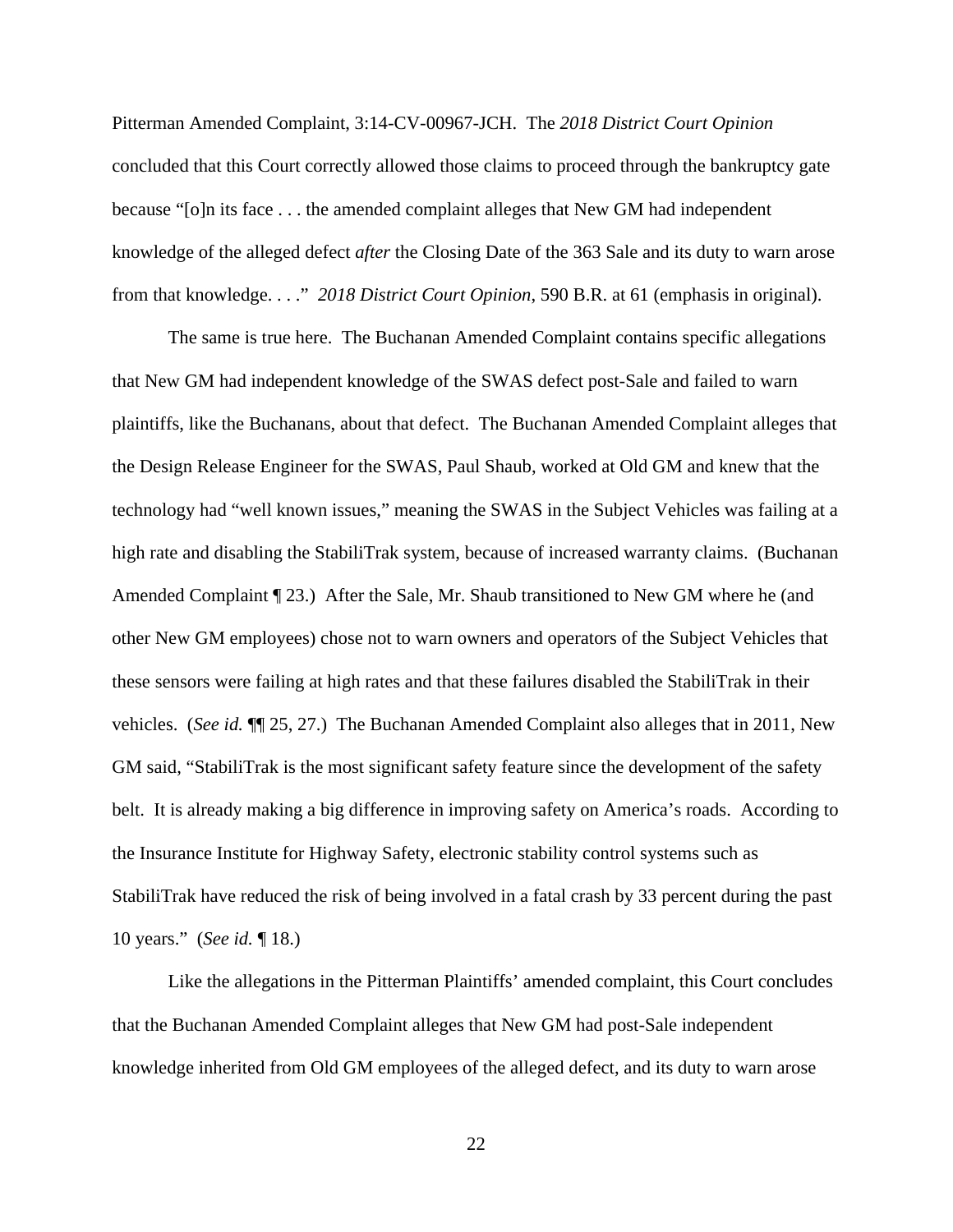from that knowledge. (*See 2018 District Court Opinion*, 590 B.R. at 61; Objection ¶ 10.) As Judge Furman stated in the *2018 District Court Opinion*, New GM may be correct that given its lack of relationship to the Buchanans and other factors, it did not have a post-Sale duty to warn them, but that determination is a question of non-bankruptcy law for the Georgia state court to decide. *See 2018 District Court Opinion*, 590 B.R. at 61.6

 The Court rejects New GM's contention that these allegations are impermissibly based on wholesale imputation. (Reply at 16.) Pursuant to the *November 2015 Opinion* and December 2015 Judgment, allegations in the Buchanan Amended Complaint that New GM inherited knowledge from Old GM are permissible predicates for an Independent Claim and pass through the bankruptcy gate. (Objection ¶¶ 13–14.) In the *July 2017 Opinion* and the *2018 District Court Opinion*, this Court and the District Court held that these decisions are law of the case. *See 2018 District Court Opinion*, 590 B.R. at 62 ("Under the law of the case doctrine, a decision on an issue of law made at one stage of a case becomes binding precedent to be followed in subsequent stages of the same litigation.") (internal quotation marks and citations omitted). Pursuant to the December 2015 Judgment, "knowledge of Old GM may be imputed to New GM, if permitted by non-bankruptcy law, to the extent such knowledge was 'inherited' from Old GM if such information was (a) actually known to a New GM employee (*e.g.*, because it is the knowledge of the same employee or because it was communicated to a New GM employee), or (b) could be ascertained from New GM's books and records, even if such books and records were transferred by Old GM to New GM as part of the 363 Sale and, therefore, first came into existence before the 363 Sale." (December 2015 Judgment ¶ 4.)

<sup>6</sup> At oral argument, the parties disagreed about whether Georgia state law would recognize a duty to warn claim against a non-manufacturer, non-seller. Under certain circumstances the RESTATEMENT (THIRD) OF TORTS: PROD. LIAB. § 13 would recognize such a claim. Whether or not Georgia state law would do so based on the facts in the Buchanan case is an issue for the Georgia state court, not for this Court.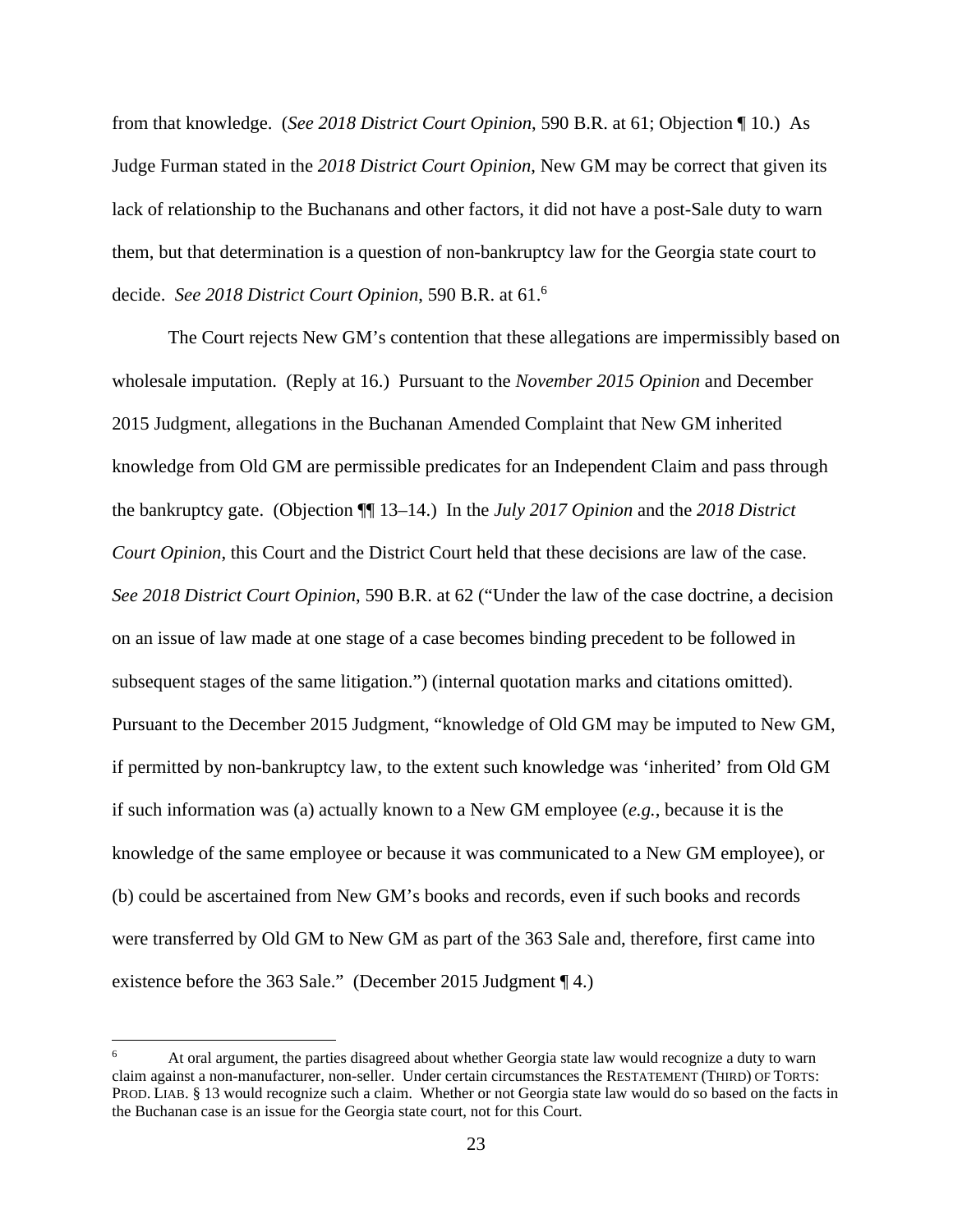Nevertheless, there are certain allegations in the Buchanan Amended Complaint that may not be used to support a failure to warn claim against New GM, seeking punitive damages against New GM based on its own post-sale conduct. The allegations identified below impermissibly conflate Old GM and New GM conduct. *See June 2017 Opinion*, 568 B.R. at 221–22 (noting that "the Pitterman Complaint frequently refers to both Old GM's and New GM's conduct in the same numbered paragraph, making it difficult to determine exactly which claims are based solely on New GM's alleged wrongful conduct and which are based on Old GM's conduct that the Pitterman Plaintiffs' argue are assumed Liabilities"). Therefore, the following allegation in the Buchanan Amended Complaint cannot be used to support the Independent Claim against New GM, and is unnecessary (and therefore surplusage) with respect to the Assumed Liability Claims:

 "New GM emerged out of bankruptcy and continued the business of Old GM with many, if not most, of Old GM's employees. . . ." (Buchanan Amended Complaint  $\P$  11.)<sup>7</sup>

Therefore, the Court concludes that the Buchanan Amended Complaint must be further amended to remove paragraph 11 which does not properly distinguish between Old GM and New GM, to support an Independent Claim.<sup>8</sup> See Pitterman Order.

 Assuming those allegations are addressed, the Buchanan Amended Complaint passes through the bankruptcy gate and the Georgia state court will have to decide whether the

<sup>7</sup> The *2017 August Opinion* found that similar allegations stating that "GM LLC, the company that emerged from bankruptcy" were impermissible. *2017 August Opinion*, 576 B.R. at 323. Assuming Buchanan can allege in good faith that specifically identified employees of New GM previously worked for Old GM, and during such employment learned of the product defects alleged in the complaint, the Buchanan Amended Complaint may be further amended to allege such facts.

<sup>8</sup> Additionally, paragraph 19 of the Buchanan Amended Complaint alleges that "One of the components that is integral to the performance of StabiliTrak is the steering wheel angle sensor ('SWAS'). According to GM, 'The (SWAS) is a critical part of the ESC system and measures the steering wheel position and rate of turn.' If the SWAS fails, the StabiliTrak will not work." (*Id.* ¶ 19.) Paragraph 19 should be amended to make it consistent with paragraph 18, referring to "New GM," rather than just "GM," and state that "According to New GM, 'The (SWAS) is . . . ."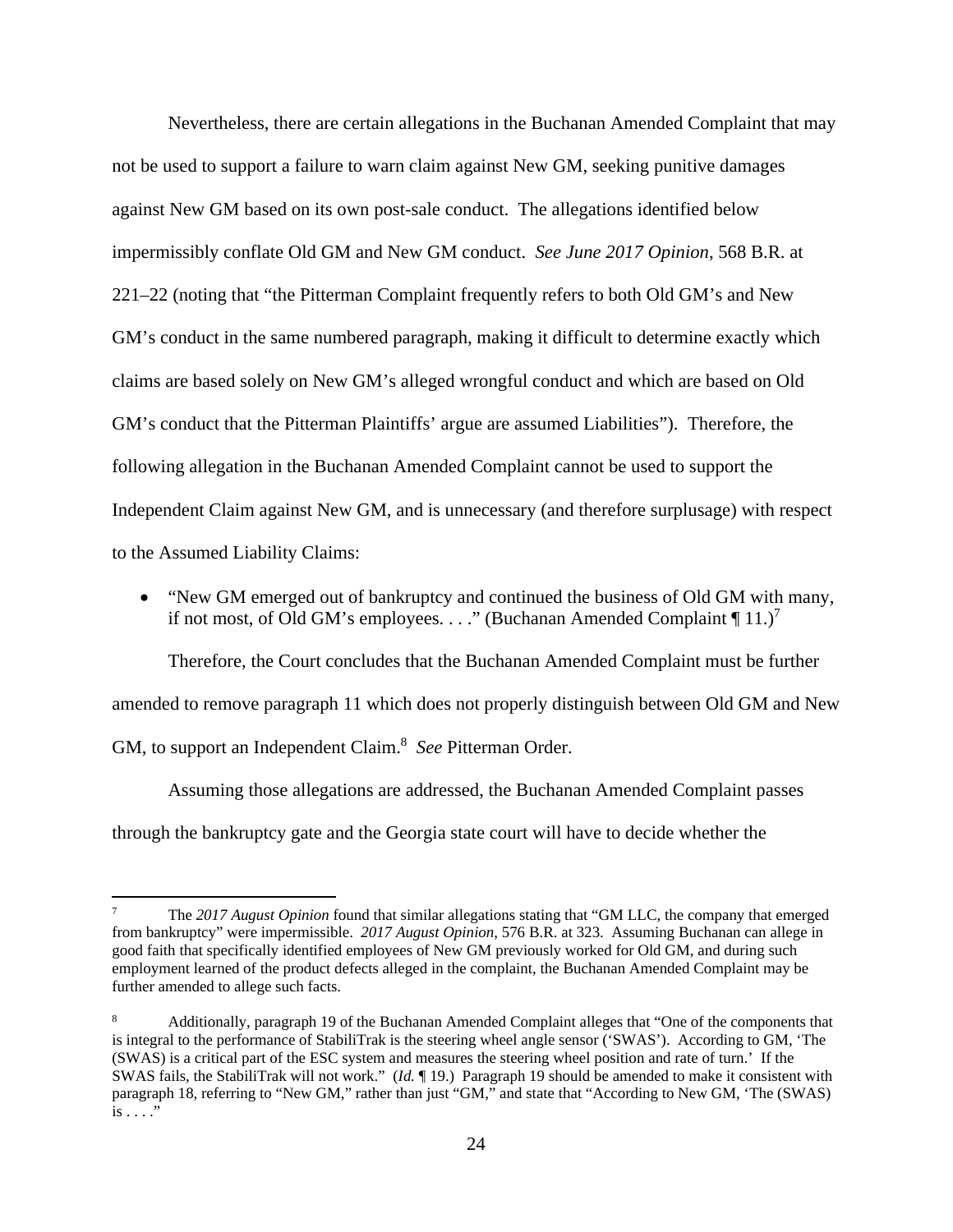Buchanan Amended Complaint sufficiently alleges a failure to warn claim against New GM under applicable non-bankruptcy law. *See August 2017 Opinion*, 576 B.R. at 320.

# **B. Buchanan May Seek Punitive Damages Based on the Independent Claim Against New GM**

Buchanan may seek punitive damages on the Independent Claim based "only on New GM knowledge and acts." *November 2015 Opinion*, 541 B.R. at 125; *see also August 2017 Opinion*, 576 B.R. at 319 ("[T]he only way for a plaintiff to obtain punitive damages from New GM is to bring a claim based on conduct of *New GM itself*, not conduct of Old GM.") (emphasis in original). Evidence supporting such claims "can include inherited knowledge and knowledge acquired after the 363 Sale, but not any acts, or non-inherited knowledge, of Old GM." *November 2015 Opinion*, 541 B.R. at 125*.* As set forth above, to the extent Buchanan's failure to warn claim is based on New GM conduct alone, supported by specific allegations of inherited knowledge of Old GM, punitive damages may be permissible if permitted by Georgia state law.

 The *2019 Second Circuit Opinion*, relied upon by New GM, does not change this result. While that decision conclusively held that used car purchasers may not seek punitive damages against New GM based on Old GM conduct, it does not bar Buchanan from seeking punitive damages based on an Independent Claim alleging New GM post-Sale knowledge and conduct (which may include knowledge inherited from Old GM by New GM employees). The *2019 Second Circuit Opinion* addressed arguments on appeal from the *2018 District Court Opinion* and *July 2017 Opinion* that are distinguishable from Buchanan's situation in the pending Motion. First, the *2019 Second Circuit Opinion* rejected Appellants' argument that they could seek punitive damages based on New GM's Assumed Liabilities in the Sale Agreement. Here, Buchanan concedes that he cannot seek punitive damages based on any Assumed Liability. (Objection ¶ 5.) Second, the *2019 Second Circuit Opinion* rejected Appellants' argument that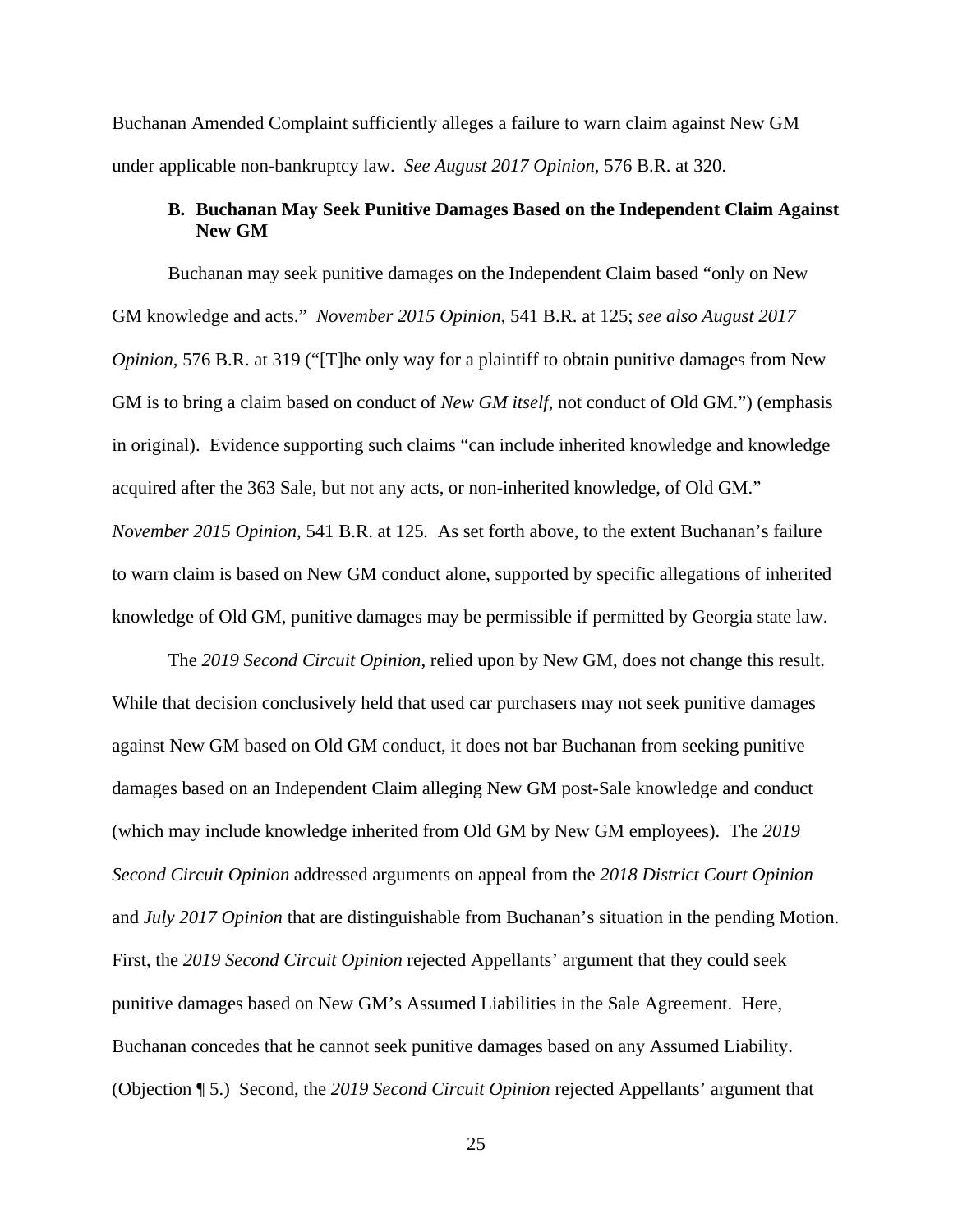New GM must pay punitive damages under a theory of successor liability because "any alleged egregious act committed by Old GM that might justify punitive damages was over and done by the time of the Sale Order. Therefore, such claims are subject to the Sale Order's successor liability bar." *2019 Second Circuit Opinion*, 943 F.3d at 133. However, Buchanan is not seeking punitive damages against New GM under a successor liability theory. Buchanan is instead seeking punitive damages against New GM on an Independent Claim alleging New GM post-Sale knowledge and conduct.<sup>9</sup> The Second Circuit did not address that issue. The Court concludes that the *2019 Second Circuit Opinion* does not preclude Buchanan from seeking punitive damages on his Independent Claim.

The *November 2015 Opinion*, which remains law of the case (as discussed above), supports this view. There, Judge Gerber stated that on Independent Claims "New GM might have acquired relevant knowledge when former Old GM employees came over to New GM or New GM took custody of what previously were Old GM records. Reliance on that, for punitive damages purposes, is permissible." *November 2015 Opinion*, 541 B.R. at 122. On that basis, the Court held that "punitive damages may still be sought in actions based on post-Sale accidents involving vehicles manufactured by Old GM to the extent the punitive damages claims are premised on New GM action or inaction after it was on notice of information 'inherited' by New GM, or information developed by New GM post-Sale." *See id.* at 123.

Thus, the Court rejects New GM's argument that the *2019 Second Circuit Opinion* forecloses used car purchasers, like Buchanan, from seeking punitive damages against New GM for Independent Claims alleging New GM's post-Sale knowledge and conduct.

<sup>9</sup> Buchanan's counsel agreed at oral argument that New GM's duty to warn cannot be premised on its purchase of assets from Old GM or on any successor liability theory. Whether New GM had a duty to warn based solely on New GM's post-Sale conduct is an issue of Georgia law for the Georgia courts.